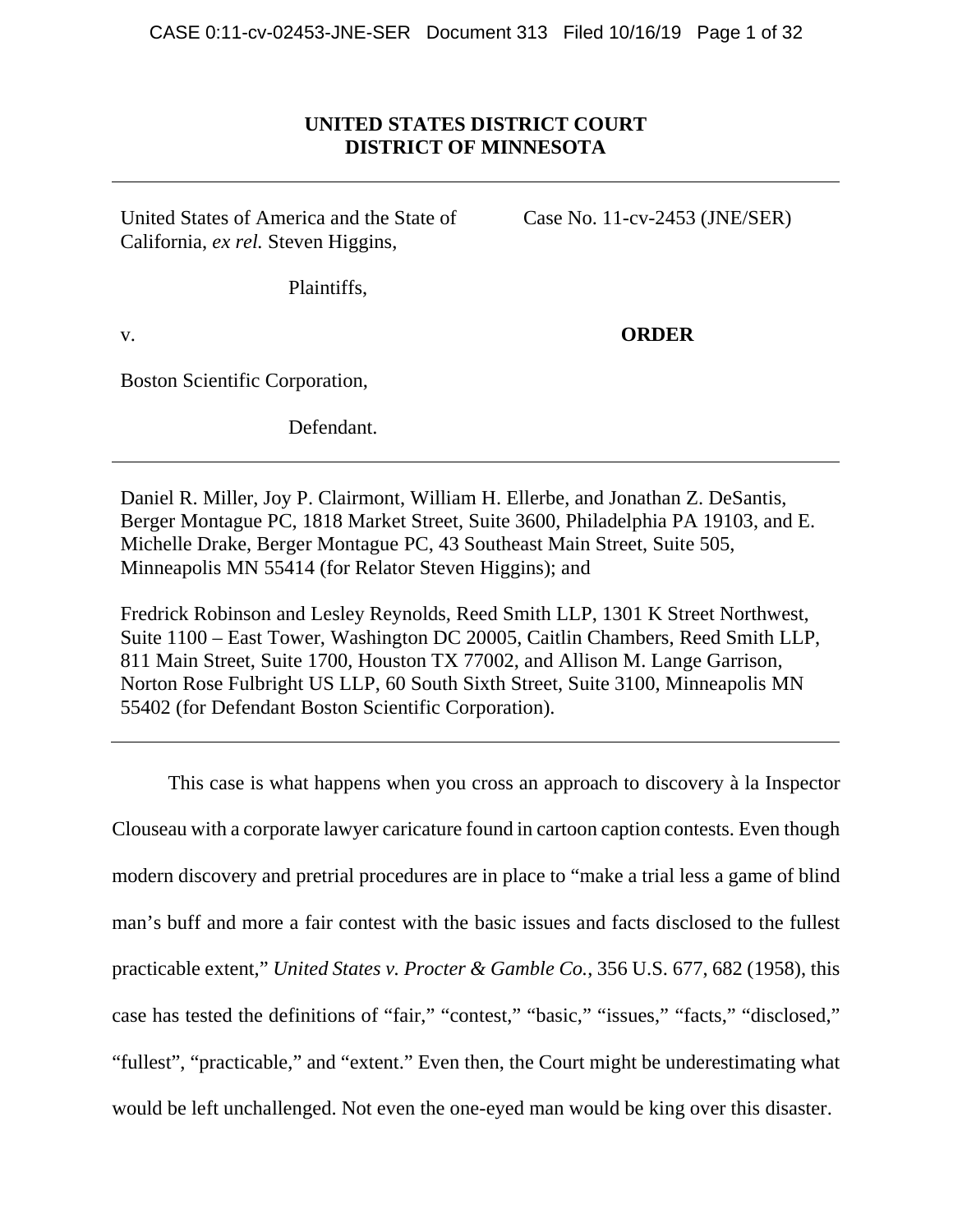### CASE 0:11-cv-02453-JNE-SER Document 313 Filed 10/16/19 Page 2 of 32

Clearly, the Court is not enamored with the parties' conduct to date. This case has dragged on and, despite the Court's strong guidance and various rulings along the way, the parties have been unable to engage in fulsome and fair discovery. While both parties share the blame as to certain discovery woes, Defendant Boston Scientific's discovery actions throughout this case have tiptoed the line of permissible, albeit discouraged, behavior. Now, with the discovery end in sight, Boston Scientific has crossed the line into sanctionable conduct. It must be awarded its just deserts for these efforts.

## **I. PROCEDURAL AND FACTUAL BACKGROUND**

### **A. Courtship: Complaints, Motions to Dismiss, and Leave to Amend**

Relator Steven Higgins, MD, initiated this *qui tam* action on August 26, 2011 on behalf of the United States and the State of California under the False Claims Act ("FCA") and the California False Claims Act ("CFCA"). (Compl. ¶ 1, ECF No. 1). Relator alleged that Boston Scientific engaged in two distinct schemes: (1) selling defective cardiac defibrillator devices under the names Cognis and Teligen; and (2) providing kickbacks. (Compl. ¶ 2). Almost five years later, the United States and the State of California declined to intervene and, on May 6, 2016, Relator was permitted to pursue this action on their behalf. (ECF Nos. 44, 47).

 Relator thereafter filed his Amended Complaint on October 7, 2016. (Am. Compl., ECF No. 61). The Amended Complaint alleged one fraudulent scheme: that Boston Scientific sought Food and Drug Administration (FDA) approval and subsequently sold defective cardiac defibrillator devices under the names Cognis and Teligen. (Am. Compl. ¶ 2). Boston Scientific moved for dismissal of Relator's suit. (ECF No. 63). In deciding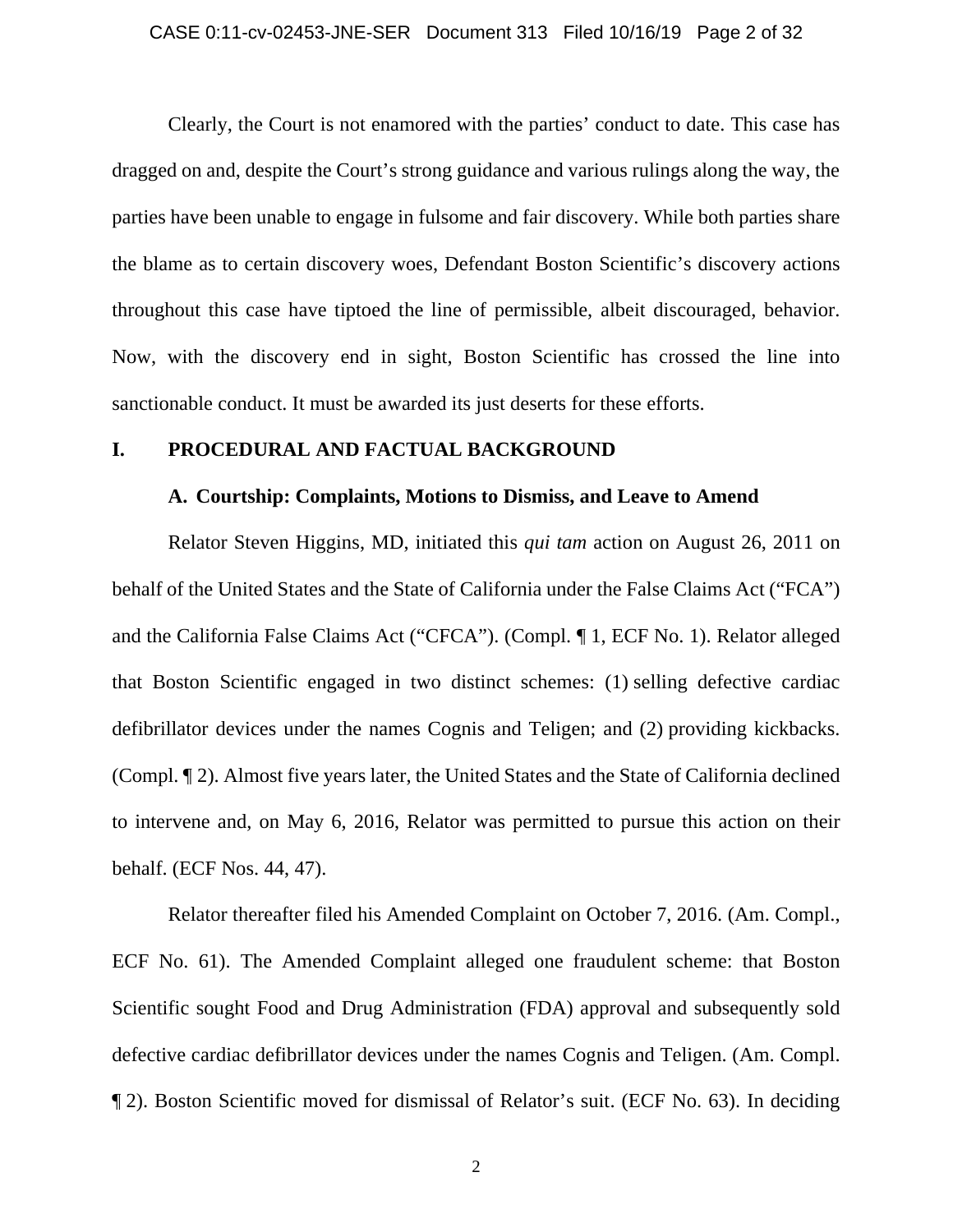### CASE 0:11-cv-02453-JNE-SER Document 313 Filed 10/16/19 Page 3 of 32

that motion, the Court first addressed whether the Court had subject matter jurisdiction with respect to the FCA's public disclosure bar, concluding it does. *United States ex rel. Higgins v. Boston Sci. Corp.*, 2017 WL 3732099, at \*3–\*4 (D. Minn. Aug. 29, 2017).<sup>1</sup> The Court next found that while Relator appeared to state a viable claim under Rule 12(b), he failed to satisfactorily plead his fraud claim with particularity as required by Rule 9(b). *Id.*  at \*4–\*10. Relator's Amended Complaint was dismissed but he was permitted to amend his complaint to cure the Rule 9(b) pleading deficiencies. *Id.* at \*10.

 Relator filed his Second Amended Complaint on September 19, 2017, alleging that Boston Scientific engaged in a fraudulent scheme whereby it sought FDA approval and subsequently sold defective cardiac defibrillator devices under the names Cognis and Teligen. (Sec. Am. Compl., ECF No. 98). Again, Boston Scientific sought dismissal of the complaint, arguing that Relator failed to plead his fraud claims with particularity. (ECF Nos. 103, 106). The Court rejected that argument, finding "Higgins has particularly pled fraud in how Boston Scientific allegedly misled the FDA." *United States ex rel. Higgins v. Boston Sci. Corp.*, 2017 WL 6389671, at \*1 (D. Minn. Dec. 13, 2017).<sup>2</sup>

Next, the Court set a pretrial scheduling conference and the parties were directed to jointly prepare a Rule 26(f) report. (ECF No. 121). As the Court has already summarized:

The parties disagreed on nearly every part of the discovery plan and schedule. (ECF No. 130 *passim*). Following the pretrial conference, this Court directed the parties to meet and confer further in an attempt to reach an agreement on a pretrial schedule that met all parties' needs in lieu of a wholly courtimposed schedule. (ECF Nos. 134, 135). The parties complied and developed a pretrial schedule. (ECF No. 135). The parties also agreed that regular

<sup>&</sup>lt;sup>1</sup> Also available at ECF No. 97 at 5–8.

<sup>2</sup> Also available at ECF No. 117.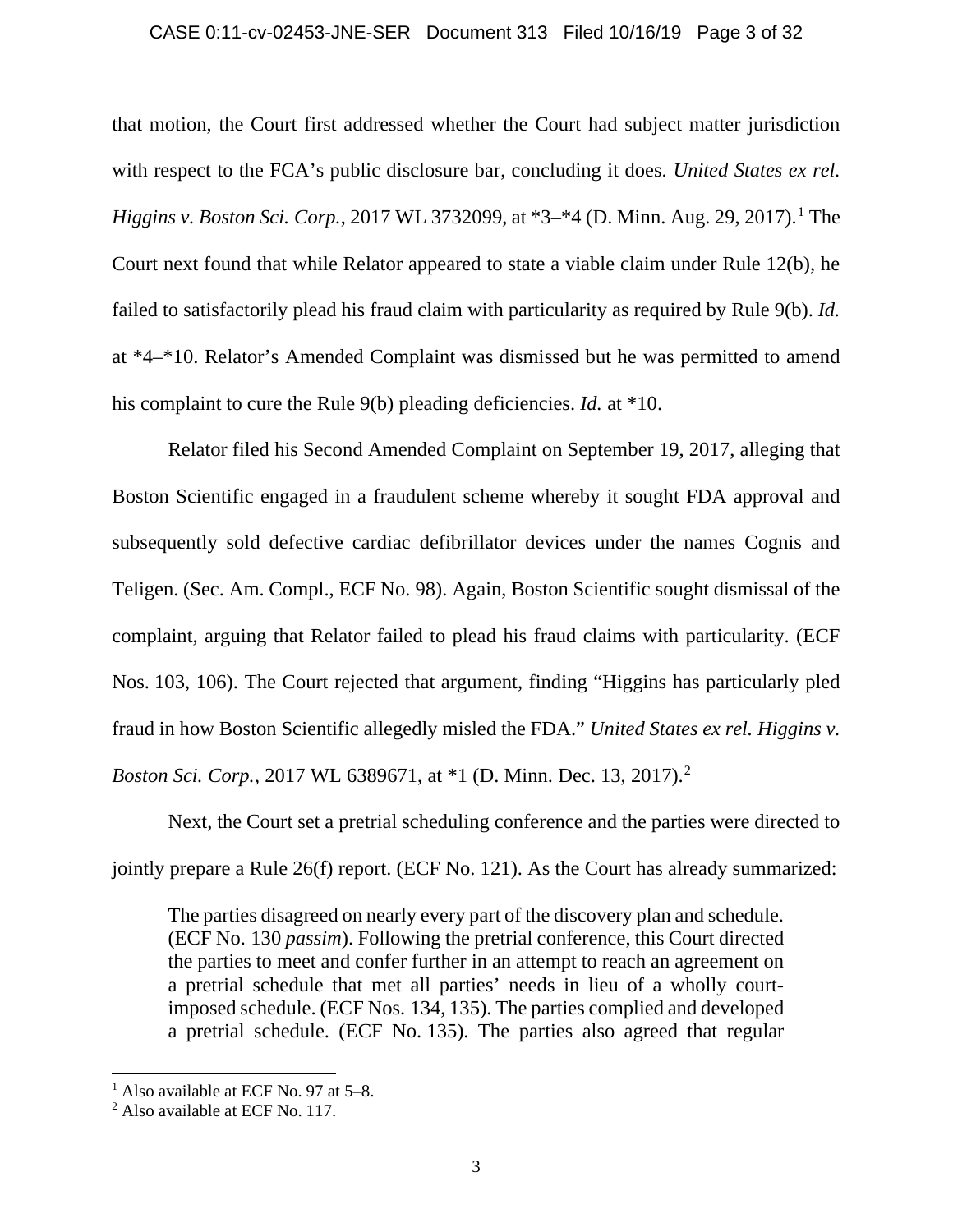## CASE 0:11-cv-02453-JNE-SER Document 313 Filed 10/16/19 Page 4 of 32

telephone status conferences would "keep discovery in this case moving forward efficiently." (ECF No. 135, at 1). This Court incorporated the parties' agreed-upon deadlines in a pretrial scheduling order and set monthly telephonic status conferences. (ECF Nos. 137, 138).

*United States ex rel. Higgins v. Boston Sci. Corp.*, 2018 WL 5617565, at \*1 (D. Minn. Oct.

 $30, 2018$ .<sup>3</sup>

 Relator then sought leave to file a third amended complaint, seeking to add a claim under the California Insurance Frauds Prevention Act ("CIFPA"). (ECF No. 145). Boston Scientific argued the new claim under CIFPA was futile for three reasons: (1) Relator did not file the proposed Third Amended Complaint under seal as CIFPA requires; (2) CIFPA's statute of limitations bars Relator's claim; and (3) Relator's claim is not plead with particularity as required by Rule 9(b). The Court rejected all of Boston Scientific's futility arguments, but ultimately found that Boston Scientific would be unduly prejudiced by the amendment, so the motion was denied. *United States ex rel. Higgins v. Boston Sci. Corp.*, 2018 WL 5617565, at \*2–\*8.

# **B. The Honeymoon Phase: Discovery's Gentle First Touches**

As noted above, the Court set monthly telephonic status conferences—to be preceded by monthly meetings between the parties and a joint status report—to monitor discovery in this matter. (ECF Nos. 138, 182).

The parties began with their first monthly status report on June 11, 2018. (ECF No. 139). The parties were "happy to report that they continue to work through outstanding discovery issues in a cooperative and productive way." (ECF No. 139, at 1).<sup>4</sup> Of note, the

<sup>&</sup>lt;sup>3</sup> Also available at ECF No. 177.

<sup>&</sup>lt;sup>4</sup> Unless otherwise noted, references to page numbers in ECF documents are to the ECF pagination.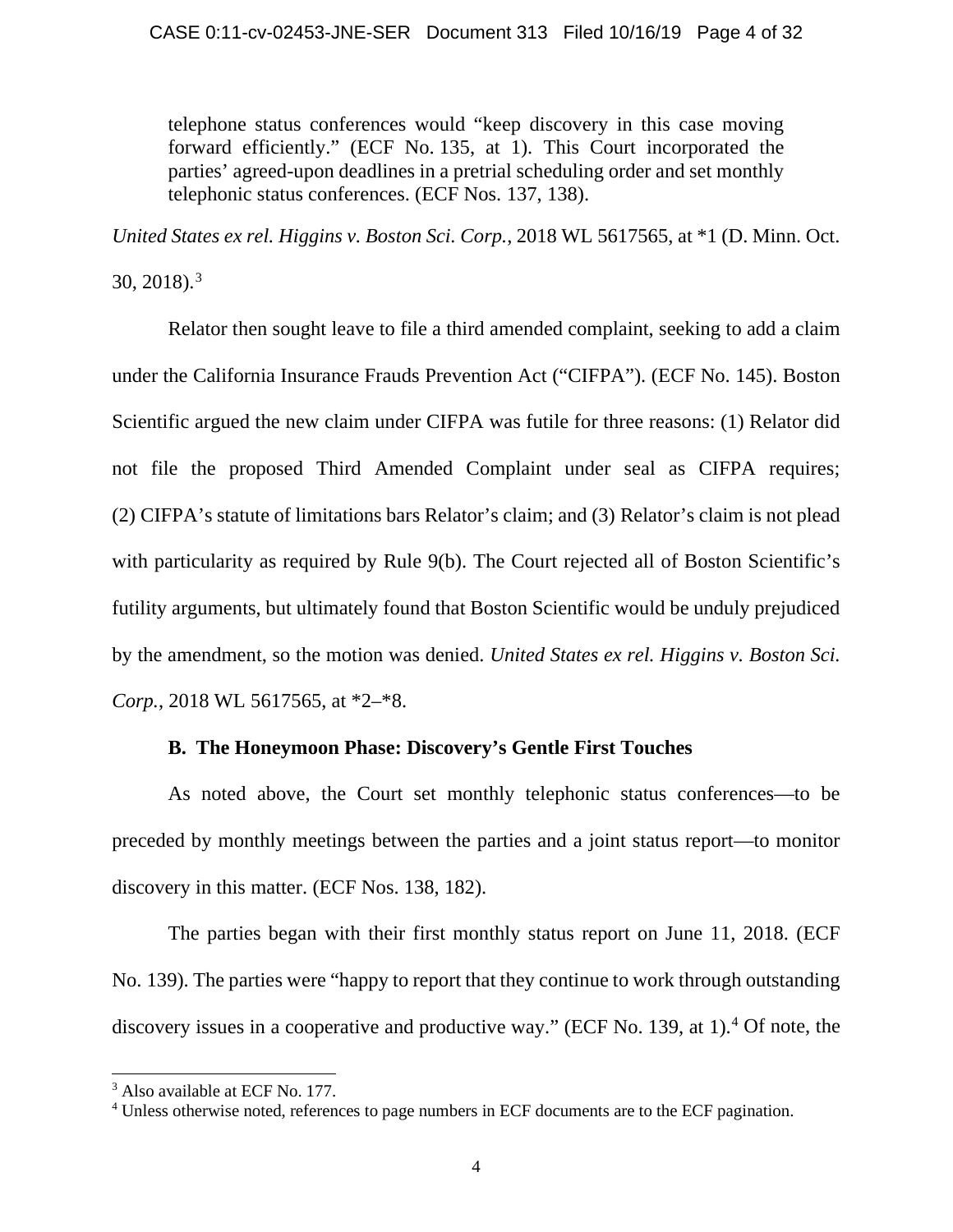### CASE 0:11-cv-02453-JNE-SER Document 313 Filed 10/16/19 Page 5 of 32

parties were still meeting-and-conferring on June 11 regarding Relator's April 3, 2018 requests for production. (ECF No. 139). The parties were discussing electronically stored information ("ESI") search terms and custodians. (ECF No. 139).

As of July 9, 2018, the parties were still discussing the April 2018 requests for production, with Boston Scientific having raised further concerns on July 3, six days before its production deadline. (ECF No. 142). Likewise, the parties were still discussing ESI search terms and custodians. (ECF No. 142). This process continued through August 14, 2018. (ECF No. 151). And it still continued on September 13, 2018. (ECF No. 161). At the least, Boston Scientific had served requests for production on June 19, but like Relator's discovery, the parties were engaged in a meet-and-confer process regarding the responses. (ECF No. 161). Relator agreed to "substantially complete" his production three weeks in advance of his noticed deposition. (ECF No. 161).

On October 9, 2018, the parties finally admitted they were at an impasse regarding one discovery matter: Relator's relevancy objections to Boston Scientific's June 2018 requests for production. (ECF No. 172). This dispute had carry-over effects as to the timing of Relator's deposition. (ECF No. 172). The parties were back to working in a "cooperative and productive way" come November 12, 2018. (ECF No. 178). As such, the Court cancelled the monthly status conference. (ECF No. 179).

For their December 2018 status update, the parties indicated they had finally agreed upon ESI search terms and custodians after approximately six months of meeting and conferring. (ECF No. 180). Thus, Boston Scientific anticipated it would "begin producing documents pursuant to [the parties'] agreement in the near future." (ECF No. 180). Relator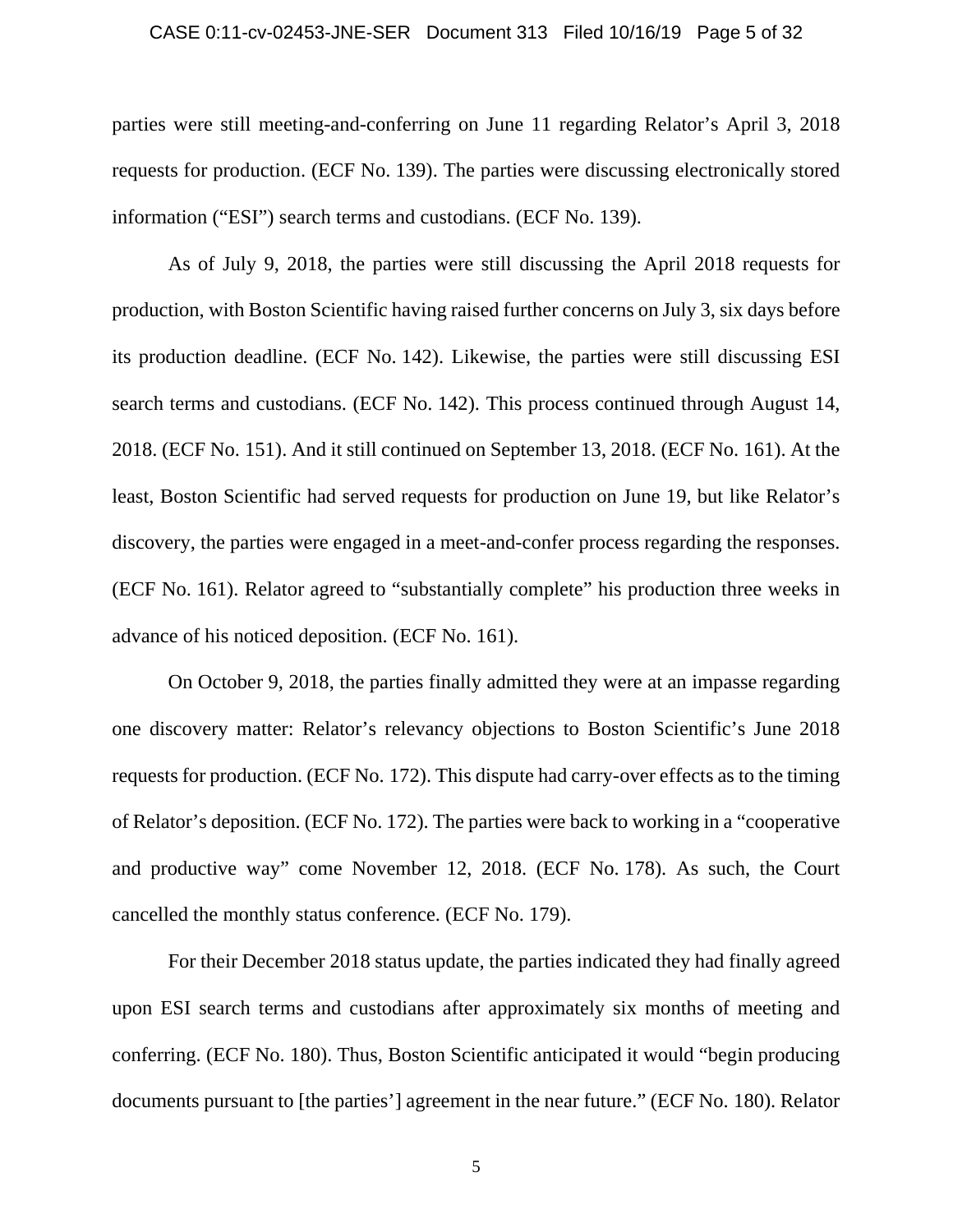### CASE 0:11-cv-02453-JNE-SER Document 313 Filed 10/16/19 Page 6 of 32

requested that the Court set a deadline on the production, (ECF No. 180), but the Court declined to impose any internal deadlines so as to not interfere with the parties' discovery.

For the next three months, the parties indicated they were working through discovery. (ECF Nos. 183, 188, 190). In January, the parties were finalizing an issue related to metadata for Relator's document production, (ECF No. 183), that arose three months prior in October 2018, (ECF No. 172). Meanwhile, Boston Scientific was beginning to review documents that were "potentially responsive" to Relator's June 2018 requests for production and expected to begin its "rolling production" by the end of January. (ECF No. 183). To speed this process up, Relator proposed a priority list for the ESI custodians. (ECF No. 183). Boston Scientific produced a privilege log dating back to documents produced in May 2018. (ECF No. 183). The parties were still meeting-and-conferring one remaining ESI search term. (ECF No. 183). That conversation was still ongoing in February 2019, but the parties had finally agreed upon a set of 28 custodians and priority order. (ECF No. 188). Boston Scientific produced responsive documents related to 2 of the 28 custodians on January 31. (ECF No. 188). In March 2019, the parties had finally resolved the last remaining ESI search term dispute but were now discussing the reasonableness of Boston Scientific's searches. (ECF No. 190). Boston Scientific made productions relating to 18 of the 28 custodians by March 12, 2019. (ECF No. 190). Relator recently served a second set of requests for production and a revised first set of interrogatories. (ECF No. 190). As a result of the parties' representations, the Court cancelled the status conferences for January, February, and March 2019. (ECF Nos. 184, 189, 191).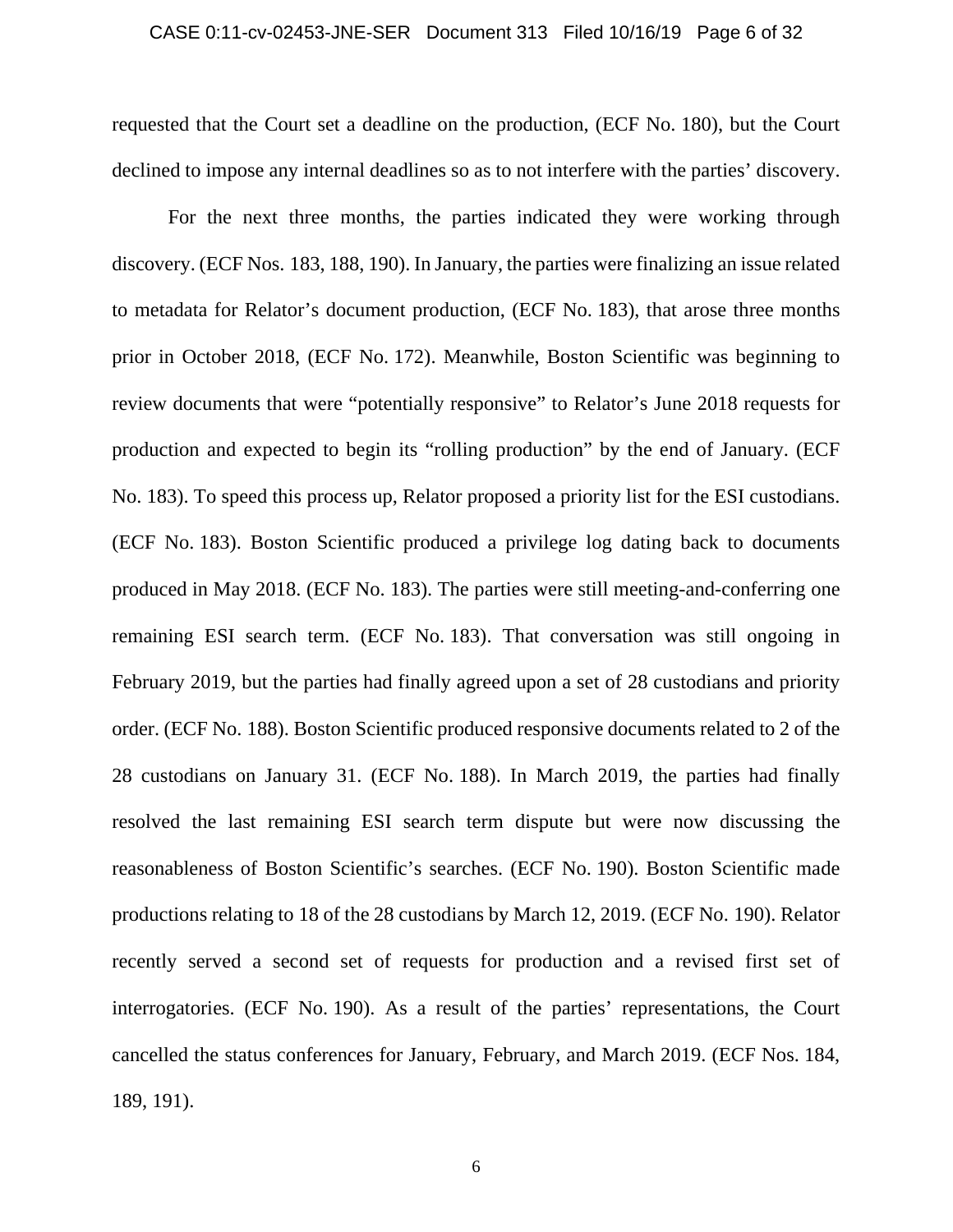### **C. The Breakdown in Communication: Discovery Gets Contentious**

Through the March 2019 joint status letter—that is, after approximately one full year of discovery—the parties appeared to be functioning as well as could be expected of a *qui tam* matter with its inherently asymmetrical discovery aimed at a deep-pocketed corporate defendant. But the April 2019 status letter shattered that illusion. The April 2019 status letter showcased the complete breakdown of discovery and, through hindsight, shed light on the discovery failures leading to this point.

As of April 5, 2019, Relator believed he had substantially completed his discovery productions to Boston Scientific. (ECF No. 192, at 1). Nearly the entirety of the letter detailed a dispute the parties had been hemming and hawing on since Relator's April 2018 requests for production. (ECF No. 192). Essentially, there was a dispute about whether and to what extent Boston Scientific would perform non-custodial searches of its internal database related to FDA reports concerning defects in the defibrillator devices. (ECF No. 192). To date, Boston Scientific had not produced *any* non-custodial searches of the internal database, known as Lighthouse, to Relator; Boston Scientific had only produced documents that happened to be revealed in the custodial searches. (ECF No. 192). At the monthly conference, the Court reprimanded the parties for failing to properly utilize the status letters as this was a dispute that should have been raised much earlier, particularly given its critical importance to the case. The Court indicated motion practice would be heard on an expedited basis.

 The Court heard Relator's motion to compel on April 26, 2019. (ECF No. 202). After hearing arguments, the Court issued an immediate oral order. (ECF No. 202; Tr. of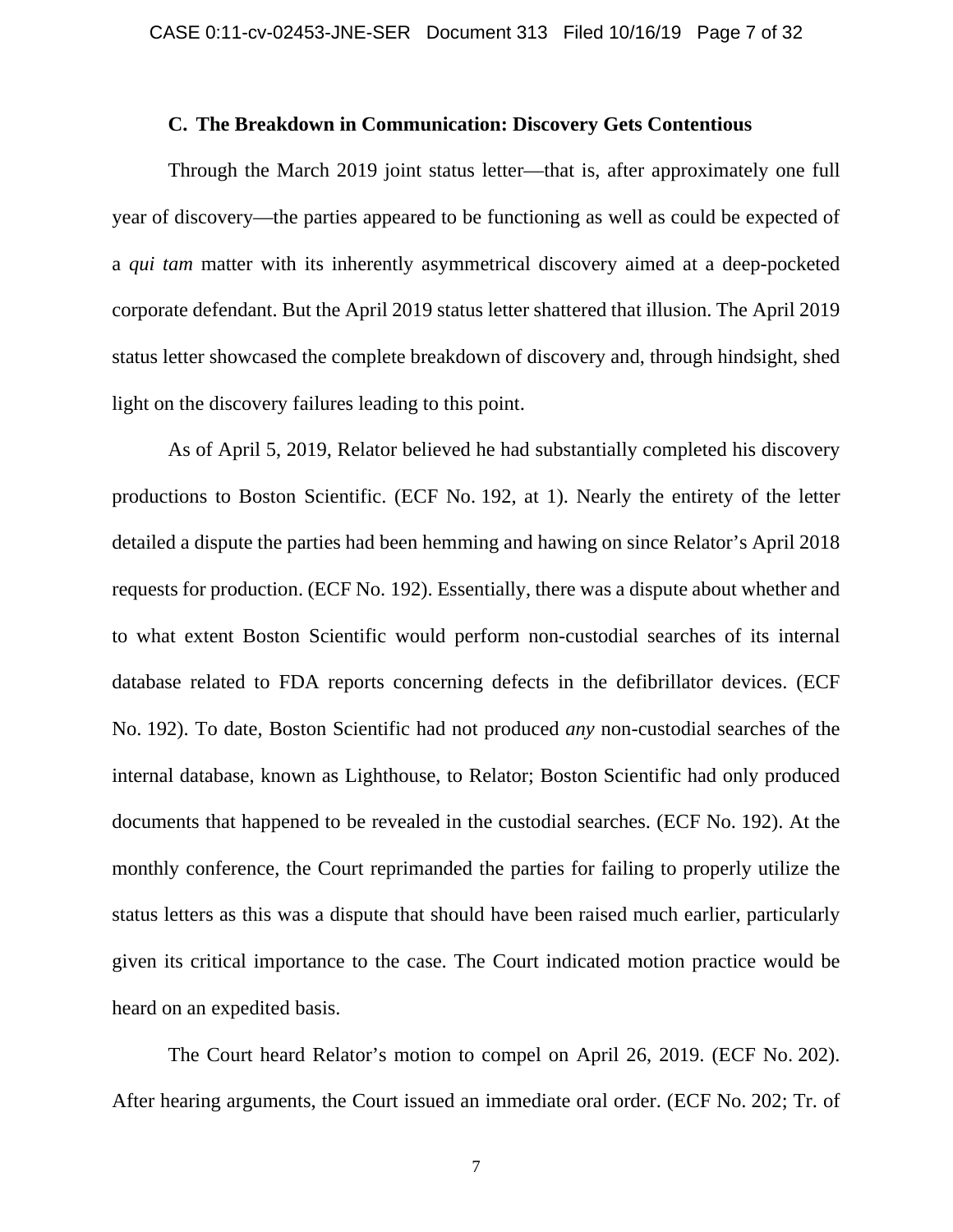### CASE 0:11-cv-02453-JNE-SER Document 313 Filed 10/16/19 Page 8 of 32

Apr. 26, 2019 Mot. Hrg., ECF No. 209). The Court found the information sought from the Lighthouse database to be both relevant and proportional. (Apr. 26, 2019 Tr. 28:17–30:23). The Court found Boston Scientific had "taken the parties' discovery protocols to the logical extreme" and "contort[ed] the proportionality limits embraced by Rule 26." (Apr. 26, 2019 Tr. 29:24–30:6). Boston Scientific was ordered to produce "as many documents as are reasonable" with respect to 1,200 identified events within two weeks. (Apr. 26, 2019 Tr. 32:21–33:4). The Court also expressed dissatisfaction at the parties' discovery efforts to date, including their use of the monthly status conferences. (Apr. 26, 2019 Tr. 30:24– 33:16). The Court warned the parties not to engage "in the big law firm meet and confer things to death" process, Relator delaying deposition notices, and Boston Scientific "sandbagging" its response to the discovery order. (Apr. 26, 2019 Tr. 32:1–33:16). The Court again warned the parties that it would not extend discovery deadlines in this matter. (Apr. 26, 2019 Tr. 31:1–33:16).

In their May 2019 status letter, Boston Scientific and Relator devoted almost *four* single-spaced pages to fight about *two* pages that Relator produced following a search to find the metadata for a document he already produced. (ECF No. 207). Essentially, Boston Scientific cried foul, demanding either more discovery or additional deposition time, because Relator came across two previously undisclosed pages while attempting to assuage Boston Scientific's metadata demands. (ECF No. 207). The parties had a much less idiotic dispute for the Court related to Relator's over-use of subparts in his interrogatories. (ECF No. 207). Ultimately, the Court limited Relator to 37 total interrogatories and left it to the parties to sort out counting interrogatories and their subparts.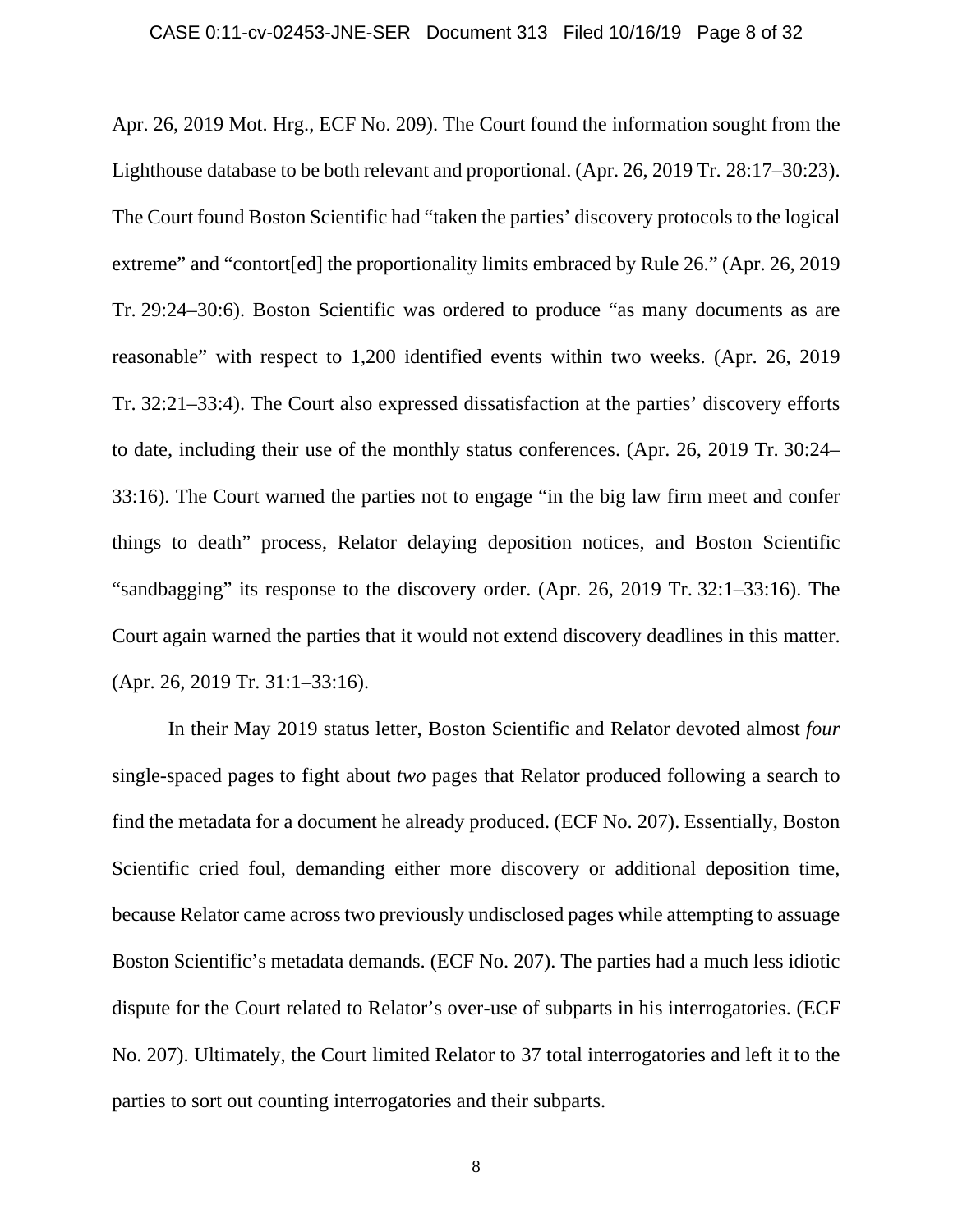### CASE 0:11-cv-02453-JNE-SER Document 313 Filed 10/16/19 Page 9 of 32

 Before the next status conference, the parties raised an urgent dispute related to the deposition of Sumeet Dham, a former Boston Scientific employee central to the design of the Cognis and Teligen devices. (*See* ECF No. 212). Relator served a deposition subpoena on Dham and Dham's counsel indicated he would sit for 7 hours of testimony. (ECF No. 212, at 2). Boston Scientific then demanded that half of the deposition time, 3.5 hours, be allocated to it. (ECF No. 212, at 2). Relator asked the Court to extend the time to depose Dham to accommodate Boston Scientific's request, while Boston Scientific insisted on limiting the deposition to 7 hours and splitting the time equally between it and Relator. (ECF No. 212, at 3–5). The Court, via email, directed that Relator could use the full seven hours, if necessary, to depose Dham and Boston Scientific could request additional time at the upcoming status conference should it believe it was needed. (*See* ECF No. 219, at 9). The Court strongly encouraged the parties to be efficient in their use of time at Dham's deposition and warned that it would not look favorably upon any unwarranted objections or duplicitous questioning.

Around the same time, Relator filed another motion to compel. (ECF No. 213). Relator sought all presentations that Boston Scientific made to federal or state governments during the course of investigating this *qui tam* lawsuit. (ECF No. 214).

Before the motion to compel was heard and decided, the parties submitted their status letter for June 2019. (ECF No. 219). The parties raised five issues: (1) communications with deponents during breaks in the depositions; (2) Boston Scientific's interrogatory responses; (3) scheduling of fact depositions; (4) allocation of deposition time; and (5) the upcoming motion to compel. (ECF No. 219). At the onset, the

9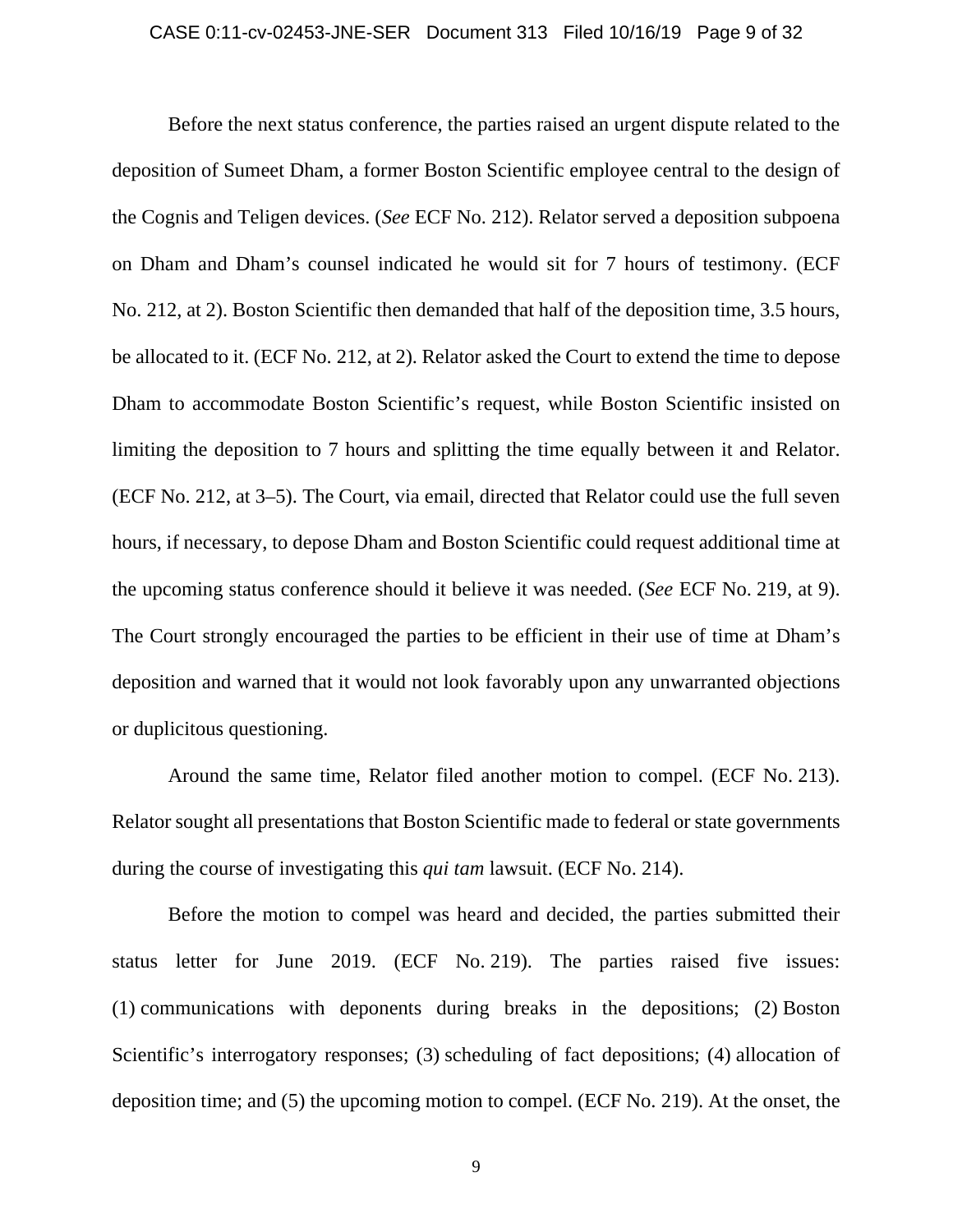#### CASE 0:11-cv-02453-JNE-SER Document 313 Filed 10/16/19 Page 10 of 32

Court directed the parties to submit a discovery outline for how the parties intended to complete discovery in time, particularly the impending heap of depositions. (ECF No. 222). The Court provided guidance on the parties' deposition communications and time allocation and made itself available should any breakdowns occur during depositions. Another issue was brought up regarding Boston Scientific's June 14, 2019 privilege log. The Court indicated it should be able to make privilege rulings from the privilege log itself, so it directed the parties to include sufficient information in their privilege logs. Finally, the Court urged the parties to resolve the pending motion to compel regarding government presentations.

On June 25, 2019, the parties submitted their itinerary outlining the remainder of discovery. The parties set timelines for remaining document production, scheduling of 34 depositions between June 27 and July 30, and third-party discovery.5 The parties also noted a dispute related to privilege logs would be subject to a motion to compel should they be unable to resolve it. About one week later, as mentioned in the parties' itinerary, Relator filed a motion to compel seeking an order for Boston Scientific to produce an updated privilege log. (ECF No. 229).

Before that second pending motion was heard, the parties filed their July 2019 joint status letter. (ECF No. 239). The parties noted changes in their deposition schedule but did not have any disputes for the Court. (ECF No. 239). The parties indicated they were discussing a dispute related to Relator's Sixth Requests for Production. (ECF No. 239).

<sup>&</sup>lt;sup>5</sup> This was the back-end loading of depositions that the Court cautioned Relator from engaging in, but was inevitable at this point in the discovery process.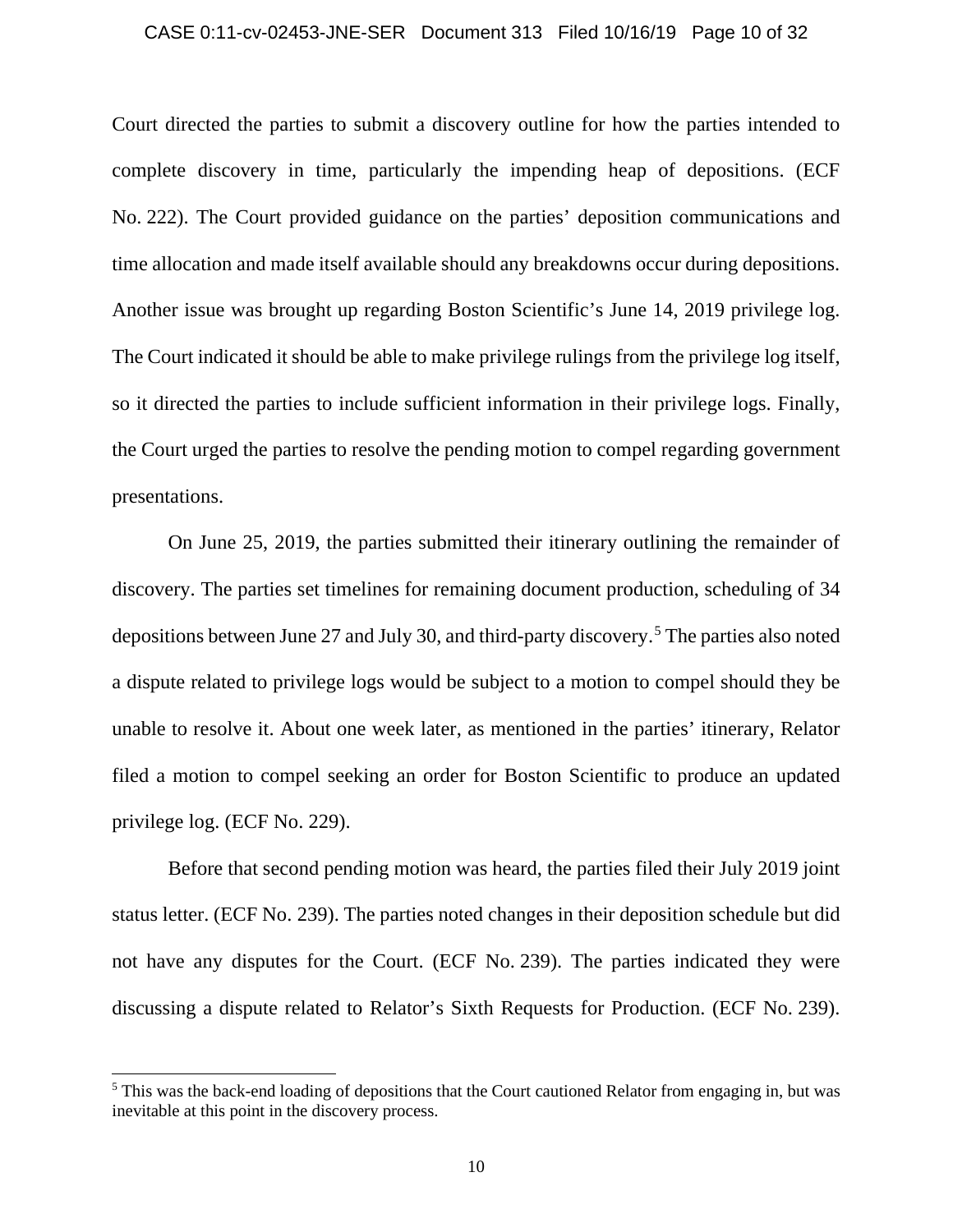### CASE 0:11-cv-02453-JNE-SER Document 313 Filed 10/16/19 Page 11 of 32

Finally, the parties had a dispute related to the timing of showing confidential documents to deponents with respect to signing the protective order. (ECF No. 239).

The Court heard both outstanding motions to compel—the latter filed privilege log dispute and the earlier motion to compel related to Boston Scientific's government presentations—at a motions hearing on July 16, 2019. (ECF No. 244). All four of Boston Scientific's reasons for refusing to produce the presentations it made to the government were rejected and the Court ordered production within seven days. (Tr. of July 16, 2019 Mot. Hrg. 29:2–31:25, ECF No. 249; ECF No. 244). Further, Boston Scientific was to produce updated privilege logs within four weeks. (ECF No. 244; July 16, 2019 Tr. 32:1– 18). The Court then held a status conference with the parties concerning their latest status letter. (July 16, 2019 Tr. 36:5–58:15; ECF No. 244). Boston Scientific appealed the decision relating to the motion to compel government presentations to the District Court. (ECF No. 253). That appeal was denied and the order was fully upheld on August 28, 2019. (ECF No. 279).

While the appeal was pending, the parties raised a dispute regarding Rule 30(b)(6) deposition topics. (*See* ECF Nos. 258, 261). The Court directed the parties to meet and confer then submit a joint letter outlining their disputes as to each Rule 30(b)(6) deposition topic and their positions. (ECF No. 258). The parties complied. (ECF No. 261). The Court and parties then went through every disputed Rule 30(b)(6) topic. (ECF No. 263). To the parties' credit, they were able to resolve about half of the disputed deposition topics either in advance of the telephone conference or during it. As for the remainder, the Court provided its rulings. (ECF No. 263). The parties then stipulated to most, if not all, of the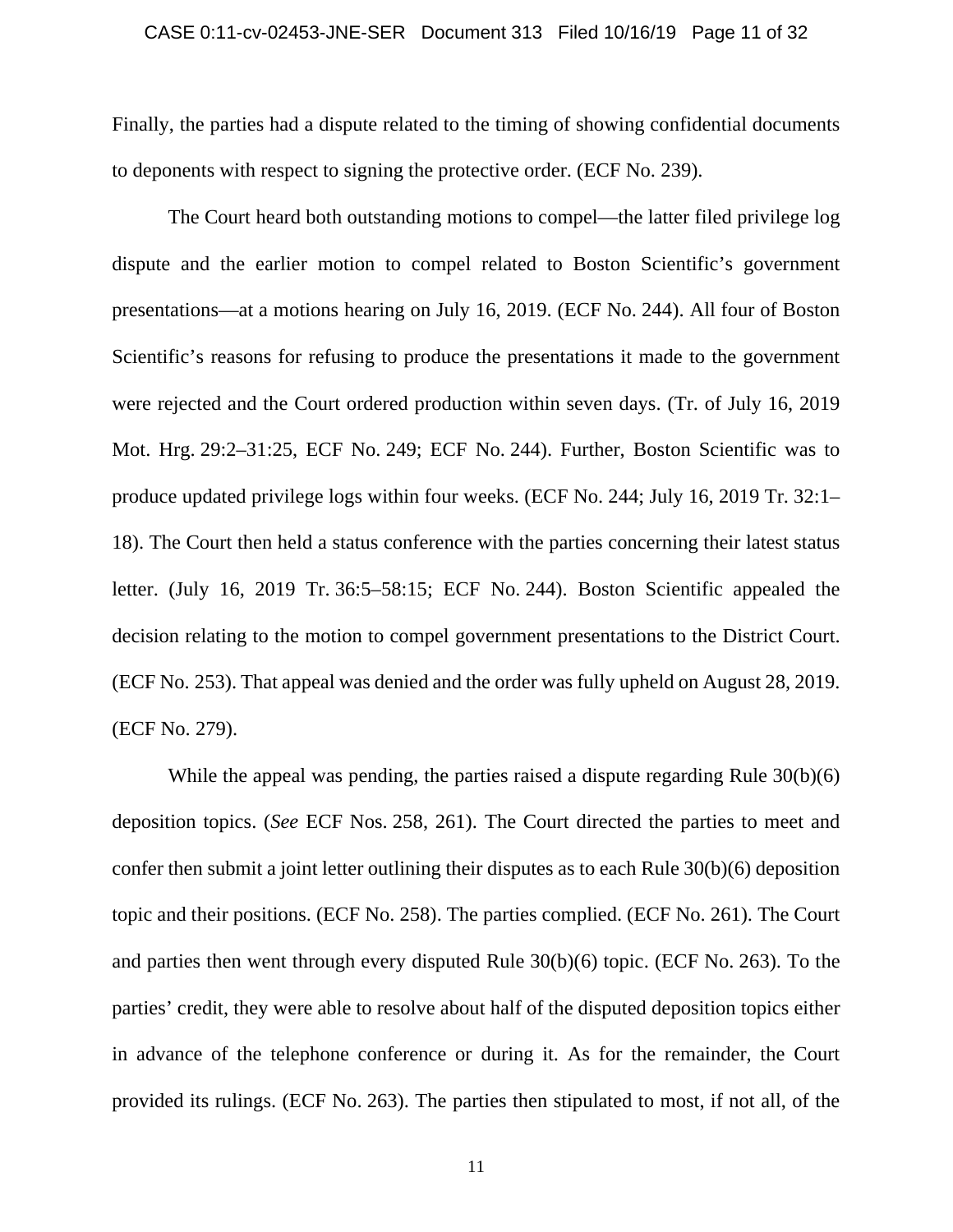### CASE 0:11-cv-02453-JNE-SER Document 313 Filed 10/16/19 Page 12 of 32

Rule 30(b)(6) deposition topics by referring to testimony or documents found elsewhere in discovery. (ECF Nos. 276, 280).

About one week later, the parties filed their next monthly status letter. (ECF No. 266). First, Relator raised an issue concerning Boston Scientific amending its Rule 26 initial disclosures on the final day of discovery. (ECF No. 266, at 1–14). Second, Relator raised an issue regarding Boston Scientific not producing audio recordings of telephone calls. (ECF No. 266, at 14–17). Third, Relator raised an issue with Boston Scientific not producing videos embedded in power point presentations that it had already produced. (ECF No. 266, at 17–18). Fourth, the parties discussed a remaining Rule  $30(b)(6)$ deposition topic concerning Boston Scientific's litigation hold. (ECF No. 266, at 19). And finally, the parties discussed a stipulation related to Dham as concerned the Rule 30(b)(6) deposition. (ECF No. 266, at 20). The Court indicated that the Rule 26 disclosure dispute would need to be resolved via motion practice, instigating the instant motion before the Court. (ECF No. 271). Next, the Court expressed its dissatisfaction with Boston Scientific regarding the telephone recordings, $6$  but did not order them produced as they likely no longer existed. The Court did, however, order the videos from the presentations produced. The Court also ordered that Relator was entitled to know about the scope of Boston

<sup>&</sup>lt;sup>6</sup> This dispute showcases the discovery slow-rolling of Boston Scientific. Relator requested documents, including audio recordings, of complaints reported to the company. No audio recordings were produced. At Matte's deposition, she testified that telephone calls were recorded. Relator again requested production of audio recordings. Boston Scientific said it would not produce the recordings because the discovery deadline had passed and that it had already produced sufficient discovery. Boston Scientific then asserted that the Lighthouse database that it had already produced pursuant to Court order included transcriptions of calls. Boston Scientific later backtracked by indicating they were not transcripts but high-level summaries. Even later, Boston Scientific reported the audio recordings are not kept for very long. This rigmarole could have been avoided entirely had Boston Scientific chosen to be forthright rather than antagonistic.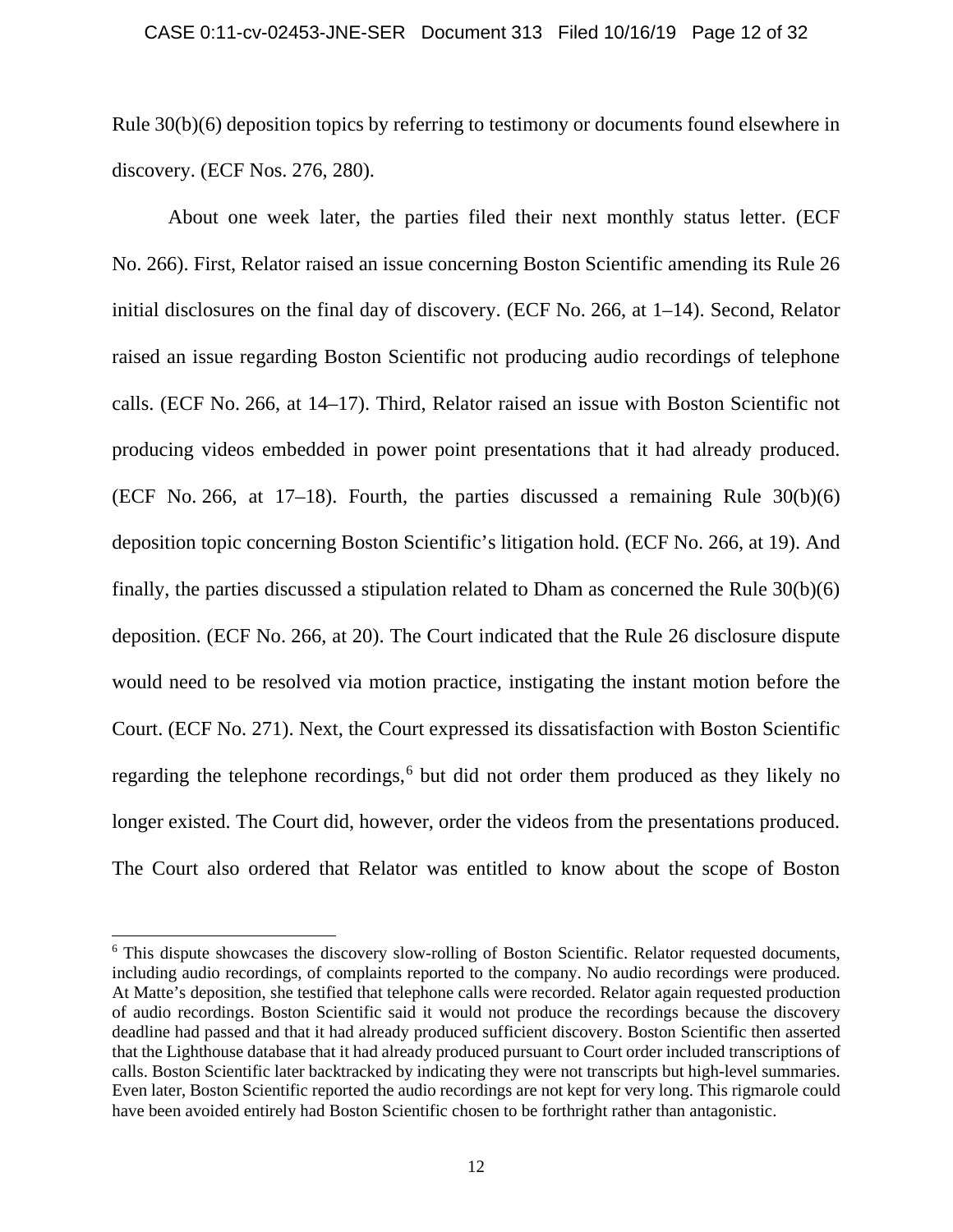### CASE 0:11-cv-02453-JNE-SER Document 313 Filed 10/16/19 Page 13 of 32

Scientific's litigation hold. Finally, the parties reported that they had resolved the Dham stipulation.

While the instant motion—detailed in the following section—was being briefed, the parties filed their September 2019 status letter. (ECF No. 287). Boston Scientific produced privilege logs in accordance with the Court's earlier guidance and the matter should be resolved after Relator has an opportunity to review them. (ECF No. 287, at 1). The parties argued about the audio recordings and transcripts discussed at the previous month's status conference, and at other times too, but there was no active dispute presented. Rather, it was the parties expressing their anger and indignation at the other's behavior. (ECF No. 287, at 2–4). Finally, the parties were finalizing the Rule 30(b)(6) matters. (ECF No. 287, at 4–5). The Court ultimately cancelled the status conference and directed the parties to continue working through the last remaining issues related to privilege logs and Rule 30(b)(6) deposition stipulations. (ECF No. 299).

 All other status letters received, that is those post-dating September 30, 2019, were not part of the record when the Court took the instant motion under advisement and therefore have not been considered.7

# **D. Discovery's End: Irreconcilable Differences**

As mentioned, Relator now seeks sanctions following an acrimonious finish to the parties' fact discovery. Despite the exhaustive outline of discovery above, the Court finds it necessary to provide even further detail of the parties' discovery actions given the subject

<sup>&</sup>lt;sup>7</sup> The only dispute raised in the October 2019 status letter, (ECF No. 300), is now subject a pending motion, (ECF No. 301), that will be handled separately from the instant motion.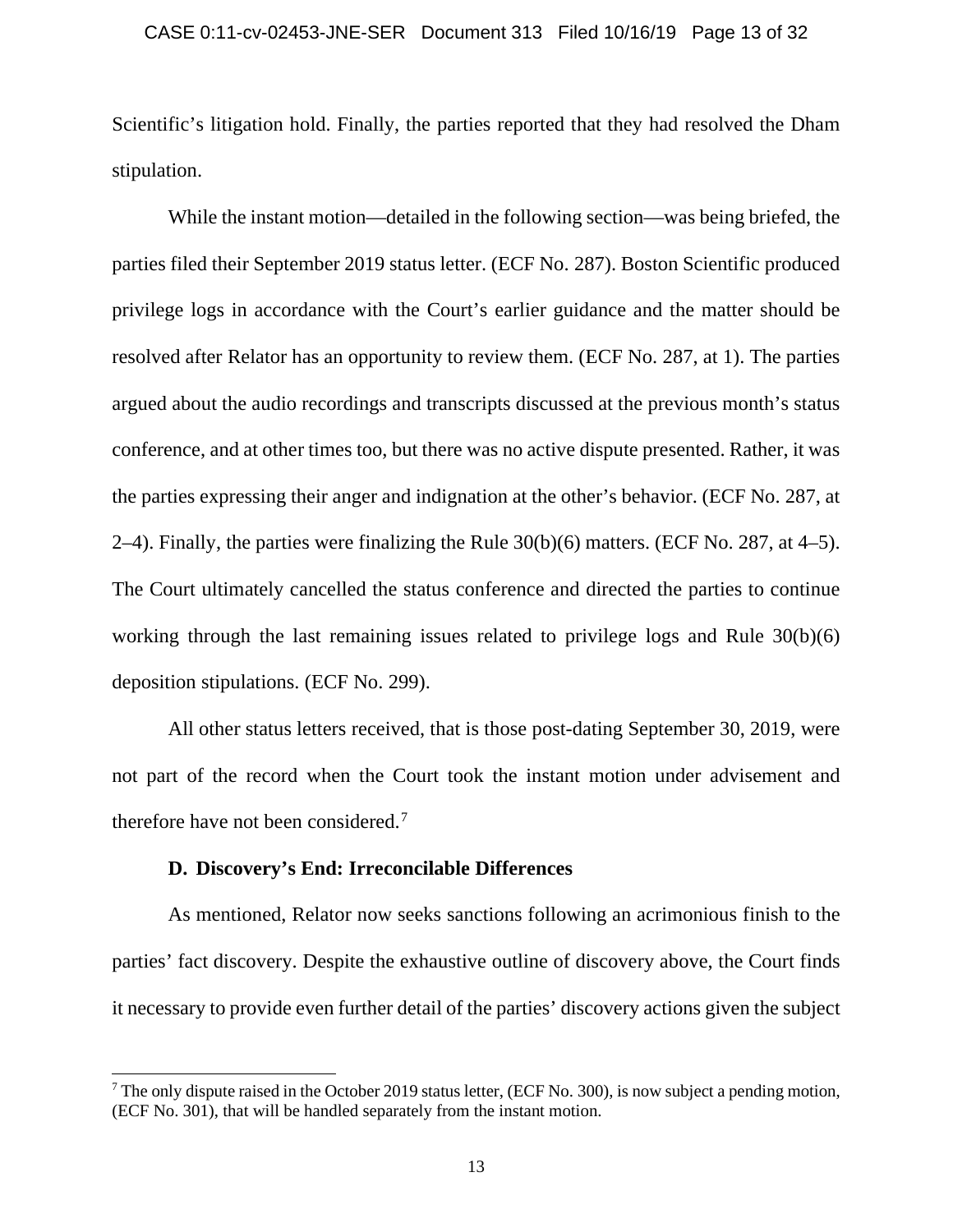### CASE 0:11-cv-02453-JNE-SER Document 313 Filed 10/16/19 Page 14 of 32

matter of the motion. This is because everything discussed above was only the discovery information brought before the Court, while the dispute here relates more to the discovery interactions between the parties.

On March 12, 2018, Boston Scientific served its Rule 26(a)(1) disclosures. (ECF No. 266-1). The first section identifies "[i]ndividuals likely to have discoverable information that [Boston Scientific] may use to support its claims or defenses and the subjects of that information." (ECF No. 266-1, at 1).<sup>8</sup> Boston Scientific listed ten persons, their relationship to Boston Scientific, and what information they would likely have: (1) Sumeet Dham (employee), launch of Cognis and Teligen; (2) Renold Russie (employee), launch of Cognis and Teligen and related correspondence with the FDA; (3) Rich Dujmovic (employee), launch of Cognis and Teligen and related correspondence with the FDA; (4) Ingrid Matte (employee), correspondence with the FDA related to Cognis and Teligen; (5) Kay Sachs-Campbell (employee), regulatory submissions related to Cognis and Teligen; (6) Christopher Harrold (former employee), launch of Cognis and Teligen and related correspondence with the FDA; (7) Arjun Sharma (former employee), launch of Cognis and Teligen; (8) Fred Colen (former employee), information related to statements Colen made; (9) Jim Tobin (former employee), information related to Relator's departure from Boston Scientific; and (10) Ray Elliot (former employee), information related to Relator's departure from Boston Scientific. (ECF No. 266-1, at 1–2). Boston Scientific also included: "Individuals deposed by Relator or Defendant or who submit

<sup>8</sup> Internal document pagination used, not ECF pagination.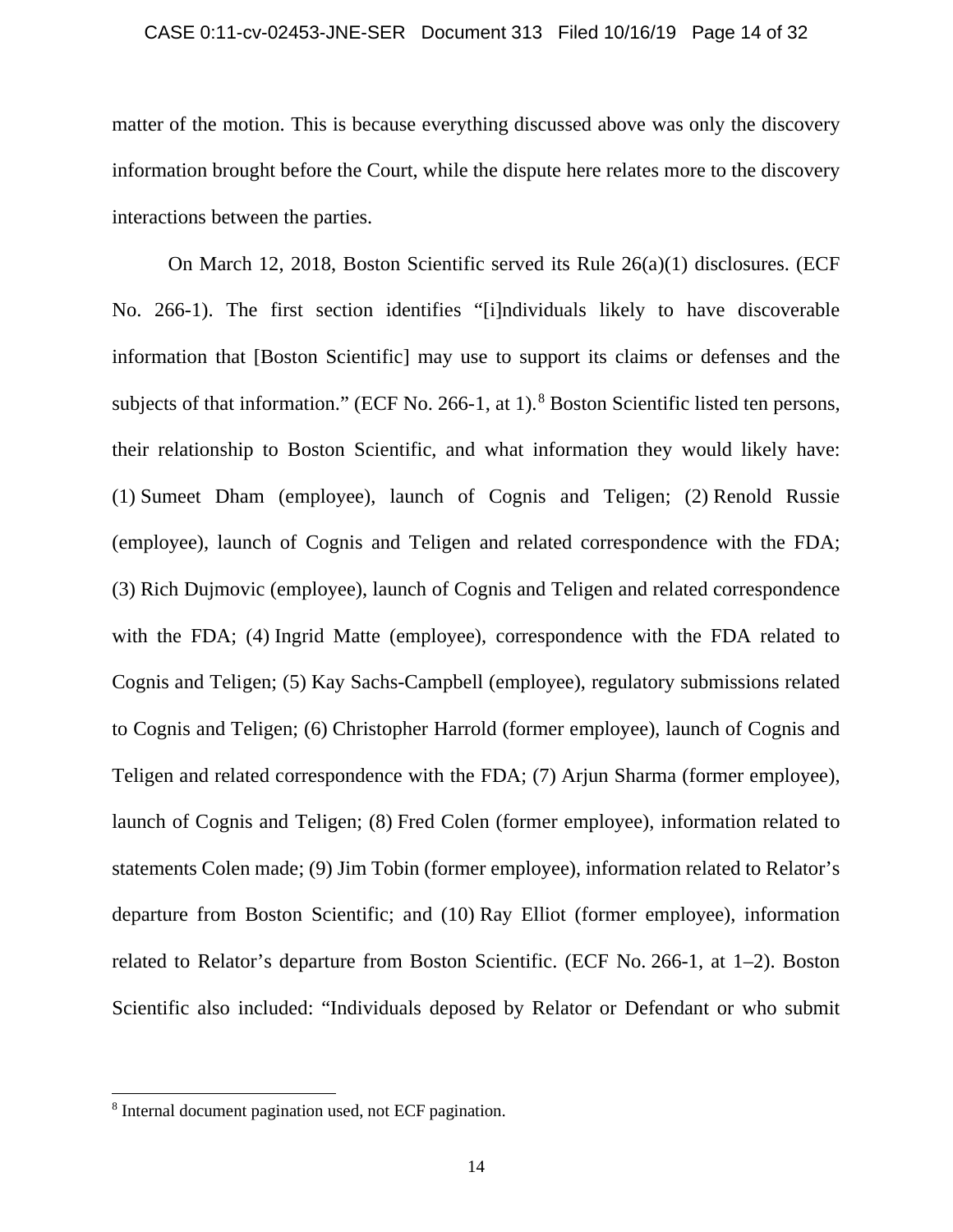### CASE 0:11-cv-02453-JNE-SER Document 313 Filed 10/16/19 Page 15 of 32

affidavits or declarations in this case." (ECF No. 266-1, at 2). Finally, Boston Scientific purported to "reserve[] the right to amend and/or supplement this information should additional individuals be identified who are likely to have discoverable information that Defendant may use to support its claims or defenses." (ECF No. 266-1, at 2).

On July 30, 2019, Boston Scientific amended its Rule 26(a)(1) disclosures. (ECF No. 266-9). There were two changes to previously identified individuals: Sumeet Dham was now a former employee; and Ingrid Matte no longer had information on correspondence with the FDA related to Cognis and Teligen, but now had information related to the launch of Cognis and Teligen. (ECF No. 266-9, at 1).<sup>9</sup> Boston Scientific then identified seven wholly new individuals ("the newly-disclosed witnesses") that had information Boston Scientific may use to support its claims or defenses: (1) Brian Scovil (former employee), launch of Cognis and Teligen; (2) Tim Smith (employee), launch of Cognis and Teligen; (3) Jim Gilkerson (former employee), launch of Cognis and Teligen and related correspondence with the FDA; (4) Torsten Kayser (employee), launch of Cognis and Teligen in Europe; (5) Sharon Zurn (employee), correspondence with the FDA related to Cognis and Teligen; (6) David Breiter (former employee), correspondence with the FDA related to Cognis and Teligen; and (7) Erika Huffman (former employee), correspondence with the FDA related to Cognis and Teligen. (ECF No. 266-9, at 2–3).

Of greatest import here, four individuals in Boston Scientific's first initial disclosures were identified as having information related to FDA correspondence or

<sup>&</sup>lt;sup>9</sup> Internal document pagination used, not ECF pagination.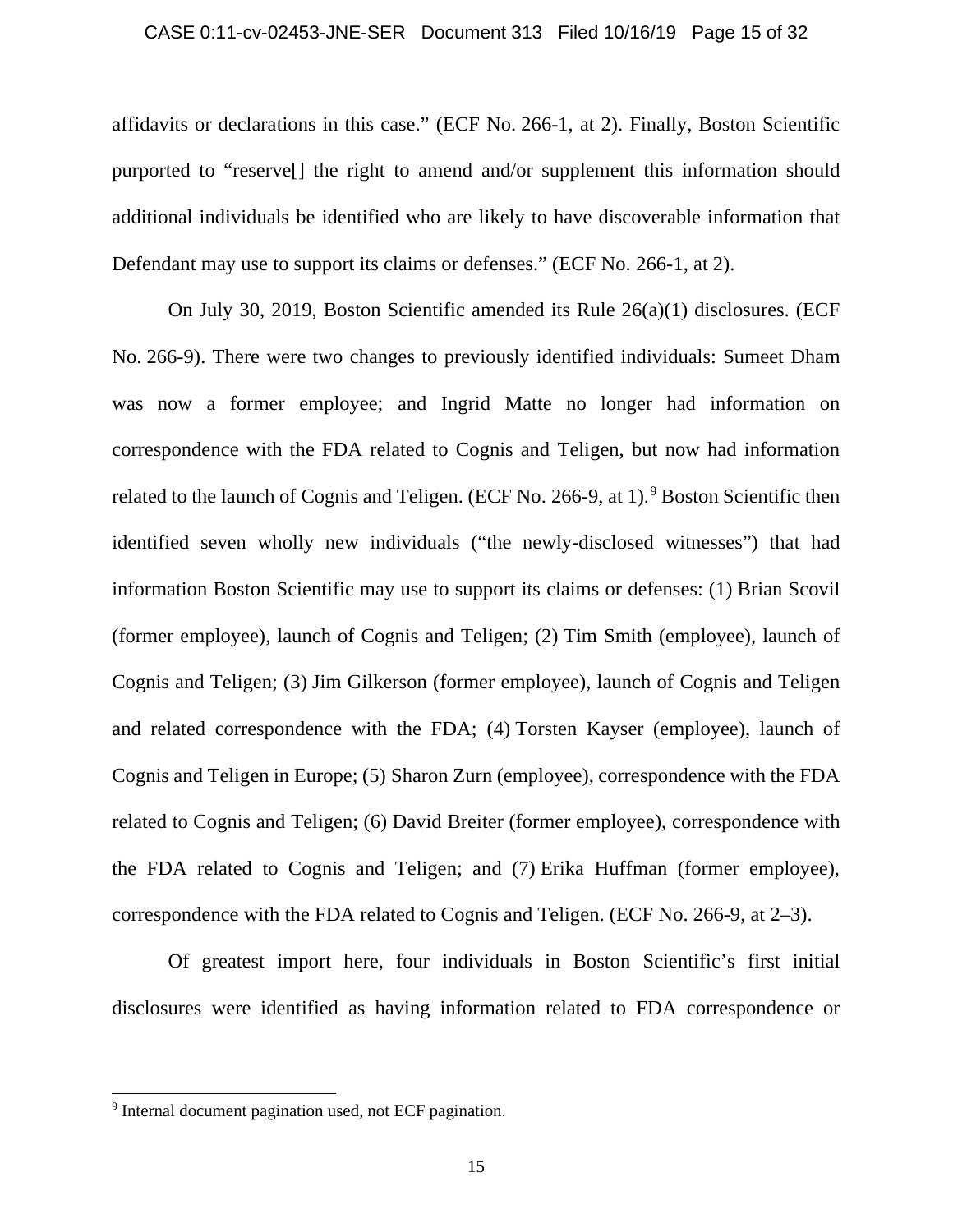### CASE 0:11-cv-02453-JNE-SER Document 313 Filed 10/16/19 Page 16 of 32

submissions: Renold Russie, Ingrid Matte, Kay Sachs-Campbell, and Christopher Harrold. (ECF No. 266-1, at 1–2). At her July 25, 2019 deposition, Ingrid Matte testified she had no involvement in decision-making regarding reportability of adverse events to the FDA, did not know the criteria Boston Scientific used to report events to the FDA, and had no responsibilities related to reporting events to the FDA from 2007 through 2009. (Matte Dep. Tr. 37:18–41:4). Matte only gained that role beginning in June 2010 and for devices not at issue in this lawsuit. (Matte Dep. Tr. 41:18–44:25). Matte testified that Erika Huffman oversaw reporting events to the FDA for the relevant time period. (Matte Dep. Tr. 38:18–40:6). Then, on July 30, Boston Scientific removed Matte as an individual listed as having information related to FDA correspondence or submissions. (ECF No. 266-9, at 1). It added four new witnesses with information concerning FDA correspondence: Torsten Kayser, Sharon Zurn, David Breiter, and Erika Huffman. (ECF No. 266-9, at 2–3). Considering all Rule 26(a)(1) disclosures, the following persons were disclosed by Boston Scientific as having information related to FDA correspondence or submissions: Renold Russie, Kay Sachs-Campbell, Christopher Harrold, Torsten Kayser, Sharon Zurn, David Breiter, and Erika Huffman.

As exhaustively detailed above, the parties had a prolonged meet and confer process related to identifying custodians for ESI searches. On May 14, 2018, Relator was "disappoint[ed]" in Boston Scientific's "initial list of 4 custodians . . . particularly considering that [its] initial disclosures had several additional individuals." (ECF No. 266- 2, at 2–3). Following a month of meeting-and-conferring, Relator proposed adding eight individuals to the eleven currently considered based on persons identified in the complaint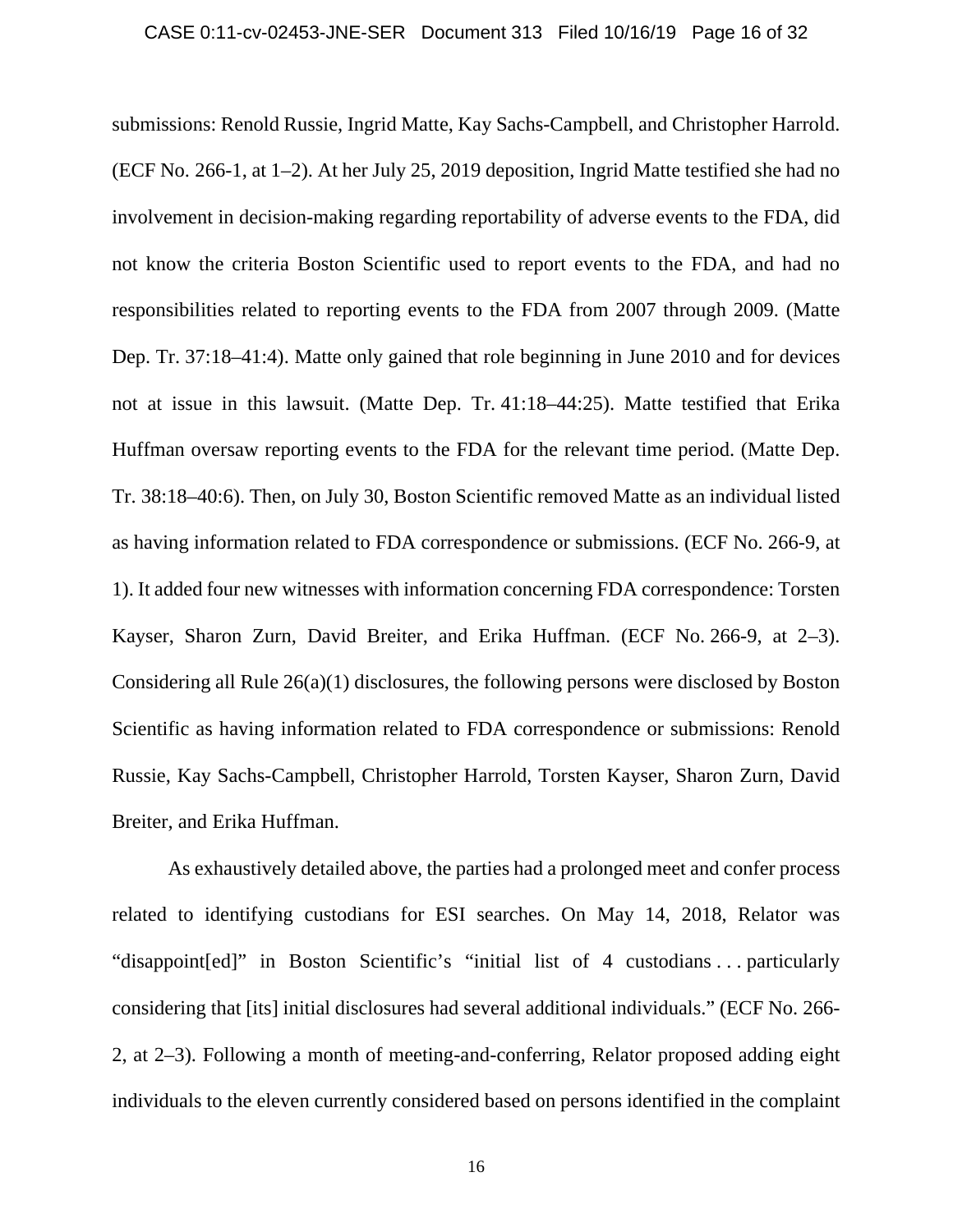### CASE 0:11-cv-02453-JNE-SER Document 313 Filed 10/16/19 Page 17 of 32

and Boston Scientific's initial disclosures. (ECF No. 266-3, at 2–3). Come August 2018, Boston Scientific believed it had provided a "fulsome" list of custodians and that no one was "missing." (ECF No. 266-4, at 3). The parties engaged in more discussions and eventually agreed on 27 custodians. (ECF Nos. 266-5, 266-6, 266-7). Ultimately, seven of the ten persons identified in the initial disclosures were listed as custodians. (ECF No. 266- 10, at 3). Of the newly-disclosed witnesses, five were not listed as custodians, including *all four* newly-disclosed witnesses with information concerning FDA correspondence. Of the seven newly-disclosed witnesses, Relator had earlier requested that Scovil and Gilkerson be named custodians. (ECF No. 292-1, at 7).

Boston Scientific notes that the newly-disclosed witnesses were not complete strangers to the discovery process. (ECF No. 291, at 6–20). As noted, Relator requested that Scovil and Gilkerson to be included as custodians following a review of discovery produced in May 2018. Relator noticed but then cancelled depositions for Scovil, Gilkerson, and Smith. Relator noticed the deposition of Kayser, but the deposition did not proceed after Boston Scientific requested expenses for transporting the Europe-based Kayser to the United States. Boston Scientific designated Zurn as a corporate representative on two Rule 30(b)(6) topics, but Zurn was never deposed individually. Breiter and Huffman were never noticed for deposition.

With this in mind and following Matte's deposition, Relator wrote Boston Scientific indicating it believed it was prejudiced by Boston Scientific's failure to list Huffman in its initial disclosures or as a custodian. (ECF No. 266-8). Relator requested Huffman be designated a custodian, Boston Scientific produce any documents responsive to the ESI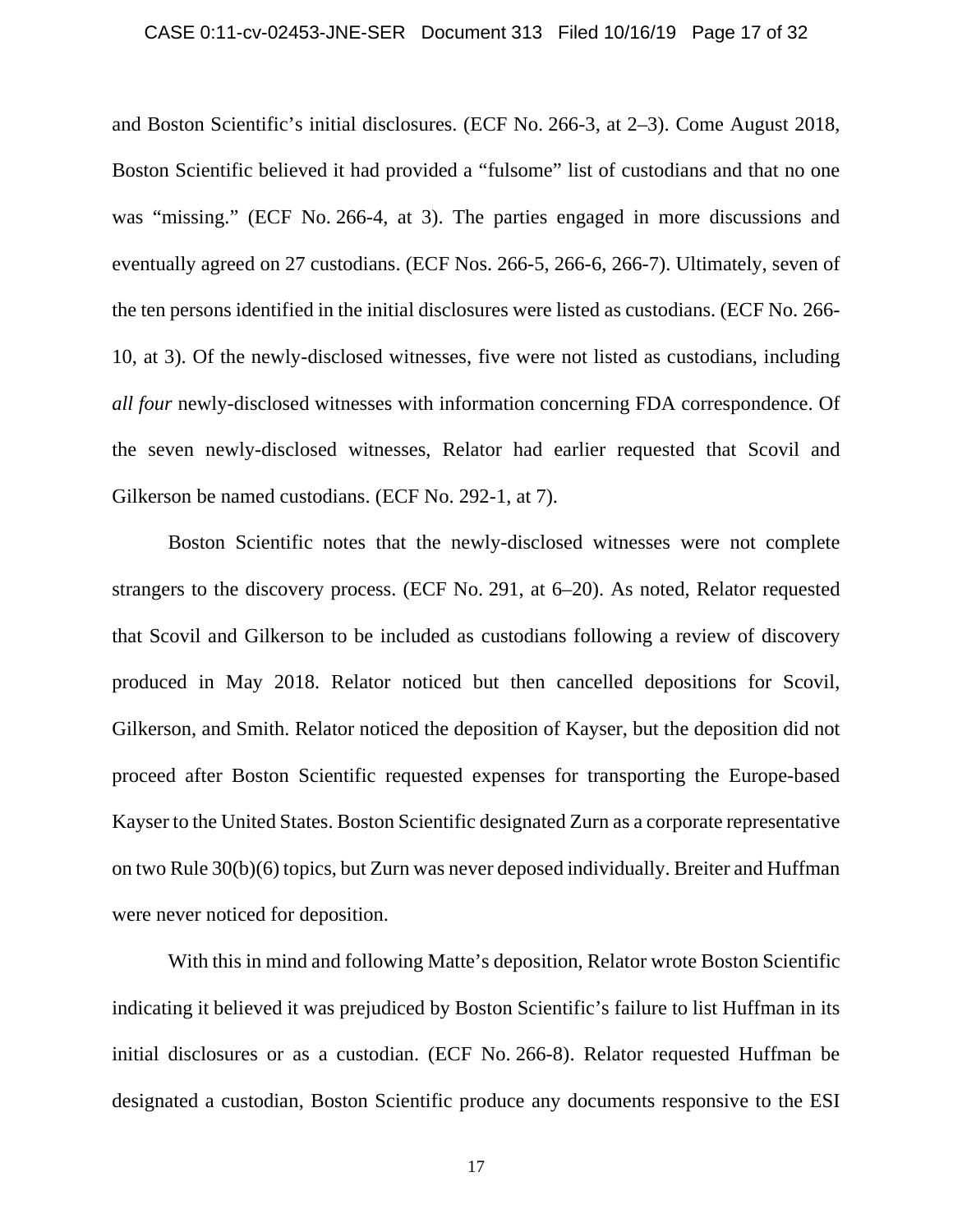### CASE 0:11-cv-02453-JNE-SER Document 313 Filed 10/16/19 Page 18 of 32

search terms negotiated as to all custodians, and permit a deposition of Huffman if necessary. (ECF No. 266-8). Boston Scientific did update its Rule 26(a)(1) disclosures, but it otherwise rebuffed Relator's requests. (ECF No. 266-10).

 The instant motion followed once the Court indicated it would not be considered at the monthly status conference. The parties have submitted extensive briefing and exhibits. (ECF Nos. 283, 284, 291, 292, 298; *see also* ECF No. 266). These submissions, along with the monthly status reports and other motion submissions, provide a detailed look at the parties' discovery efforts to date. Given this voluminous record and the Court's intimate familiarity with the discovery actions of the parties, it cancelled the hearing and took the matter under advisement based on the written submissions. (ECF No. 299).

## **II. ANALYSIS**

### **A. Legal Standard**

A party *must* identify "each individual likely to have discoverable information along with the subjects of that information—that the disclosing party may use to support its claims or defenses, unless the use would be solely for impeachment." Fed. R. Civ. P. 26(a)(1)(A)(i). These disclosures *must* be made at or within 14 days of the parties' Rule 26(f) conference unless otherwise provided by the court. Fed. R. Civ. P.  $26(a)(1)(C)$ . A party "*must* make its initial disclosures based on the information then reasonably available to it" and "is not excused from making its disclosures because it has not fully investigated the case or because it challenges the sufficiency of another party's disclosures or because another party has not made its disclosures." Fed. R. Civ. P. 26(a)(1)(E) (emphasis added). A party *must* supplement or correct its disclosure "in a timely manner if the party learns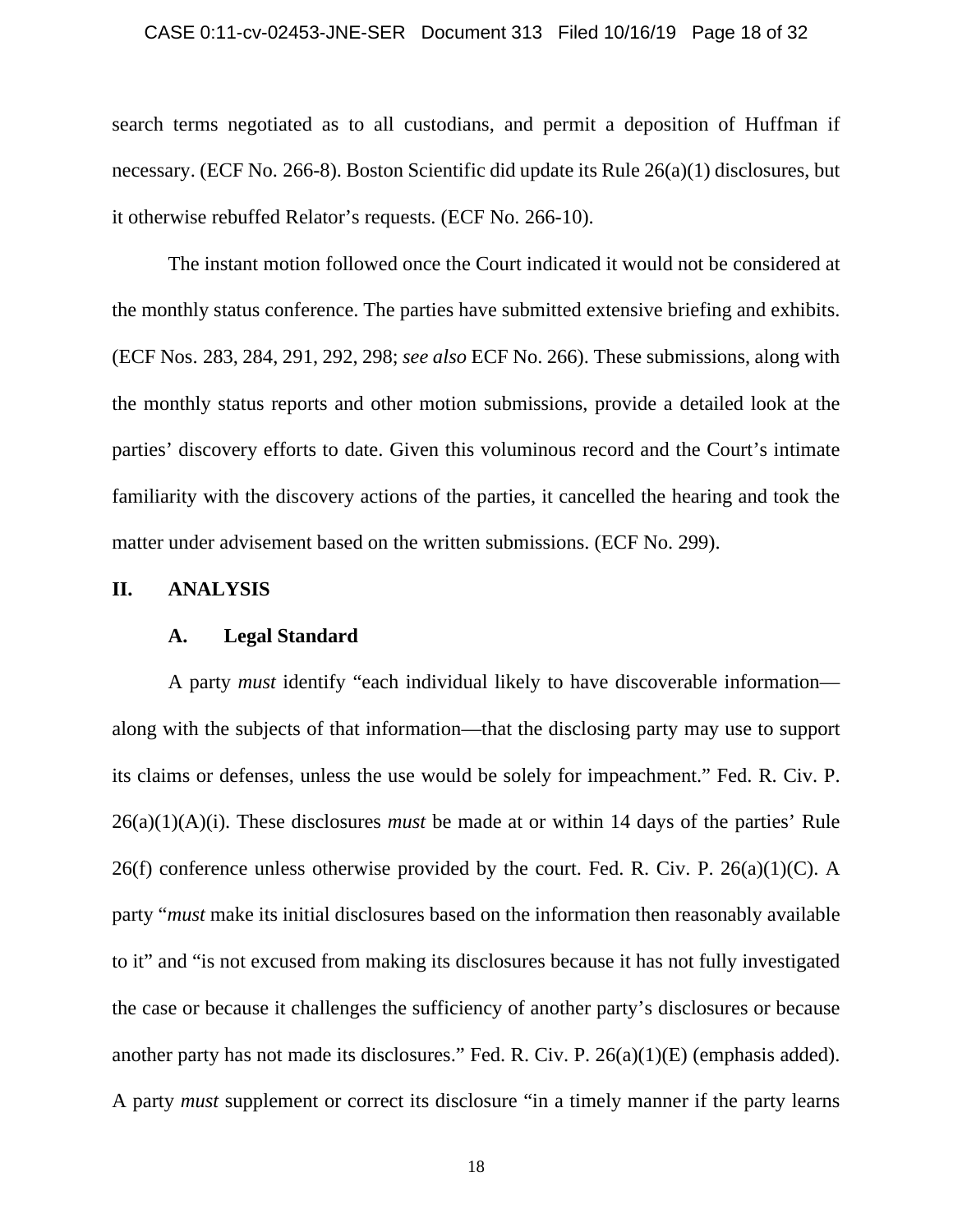### CASE 0:11-cv-02453-JNE-SER Document 313 Filed 10/16/19 Page 19 of 32

that in some material respect the disclosure or response is incomplete or incorrect, and if the additional or corrective information has not otherwise been made known to the other parties during the discovery process or in writing." Fed. R. Civ. P.  $26(e)(1)(A)$ .

Initial disclosures are meant "to accelerate the exchange of basic information about the case and to eliminate the paper work involved in requesting such information." Fed. R. Civ. P. 26(a) advisory committee's note to 1993 amendment. "Supplementations need not be made as each new item of information is learned but should be made at appropriate intervals during the discovery period, and with special promptness as the trial date approaches." Fed. R. Civ. P. 26(e) advisory committee's note to 1993 amendment. The rule does not expect parties to disclose witnesses it does not intend to use. Fed. R. Civ. P. 26(a)(1) advisory committee's note to 2000 amendment. But as "case preparation continues, a party must supplement its disclosures when it determines that it may use a witness or document that it did not previously intend to use." *Id.*

 "If a party fails to provide information or identify a witness as required by Rule 26(a) or (e), the party is not allowed to use that information or witness to supply evidence on a motion, at a hearing, or at a trial, unless the failure was substantially justified or is harmless." Fed. R. Civ. P. 37(c)(1). "In addition to or instead of this sanction," the court may: (A) order payment of reasonable expenses, including attorney's fees, caused by the failure; (B) inform the jury of the party's failure; and (C) impose other appropriate sanctions, including those described by Rule  $37(b)(2)(A)(i)$ –(vi). Fed. R. Civ. P.  $37(c)(1)$ . Those sanctions include: (i) directing that the matters or facts be taken as established for purposes of the action; (ii) prohibiting the disobedient party from supporting or opposing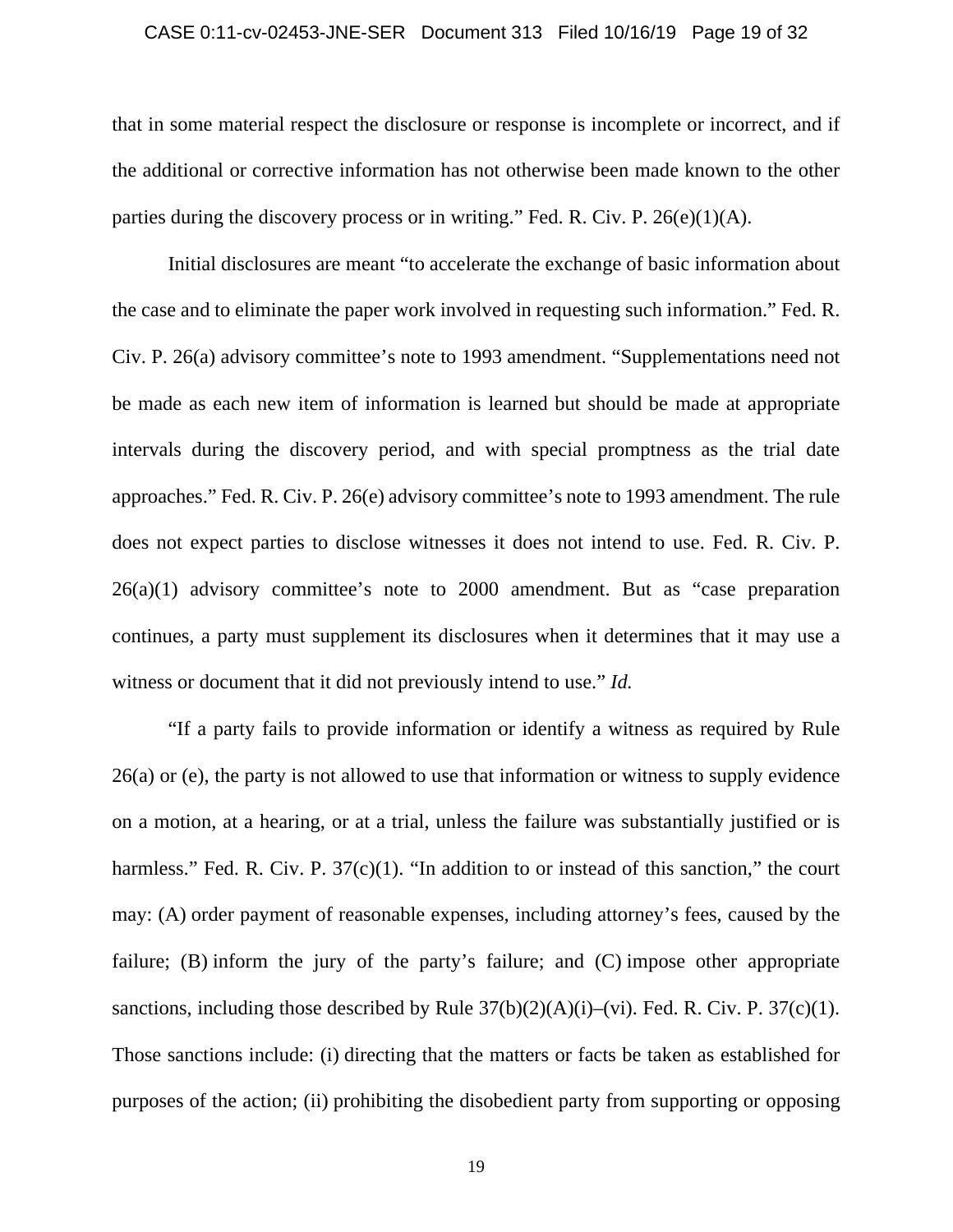### CASE 0:11-cv-02453-JNE-SER Document 313 Filed 10/16/19 Page 20 of 32

designated claims or defenses, or from introducing designated matters in evidence; (iii) striking pleadings in whole or part; (iv) staying further proceedings until a court order is obeyed; (v) dismissing the action in whole or part; and (vi) rendering a default judgment against the disobedient party. Fed. R. Civ. P. 37(b)(2)(A). The "district court has wide discretion to fashion a remedy or sanction as appropriate for the particular circumstances of the case." *Wegener v. Johnson*, 527 F.3d 687, 692 (8th Cir. 2008). "When fashioning a remedy, the district court should consider, *inter alia*, the reason for noncompliance, the surprise and prejudice to the opposing party, the extent to which allowing the information or testimony would disrupt the order and efficiency of the trial, and the importance of the information or testimony." *Id.*; *Transclean Corp. v. Bridgewood Servs., Inc.*, 101 F. Supp. 2d 788, 795–96 (D. Minn. 2000).

## **B. The Rule 26(a)(1)(A) Violation**

As Rule 26(a)(1) makes clear, initial disclosure obligations are mandatory. Individuals likely to have discoverable information *must* be identified at the outset of the parties' discovery efforts. Fed. R. Civ. P.  $26(a)(1)(A)(i)$ ,  $26(a)(1)(C)$ . These disclosures are made based on information reasonably available to the parties. Fed. R. Civ. P. 26(a)(1)(E). If someone is not identified in these initial disclosures, the initial disclosures must be amended if that "information has not otherwise been made known to the other parties during the discovery process or in writing." Fed. R. Civ. P.  $26(e)(1)(A)$ .

Of greatest import, Huffman was not included on Boston Scientific's initial disclosures despite being a central witness as to Boston Scientific's communications with the FDA concerning the Cognis and Teligen devices. Boston Scientific's communications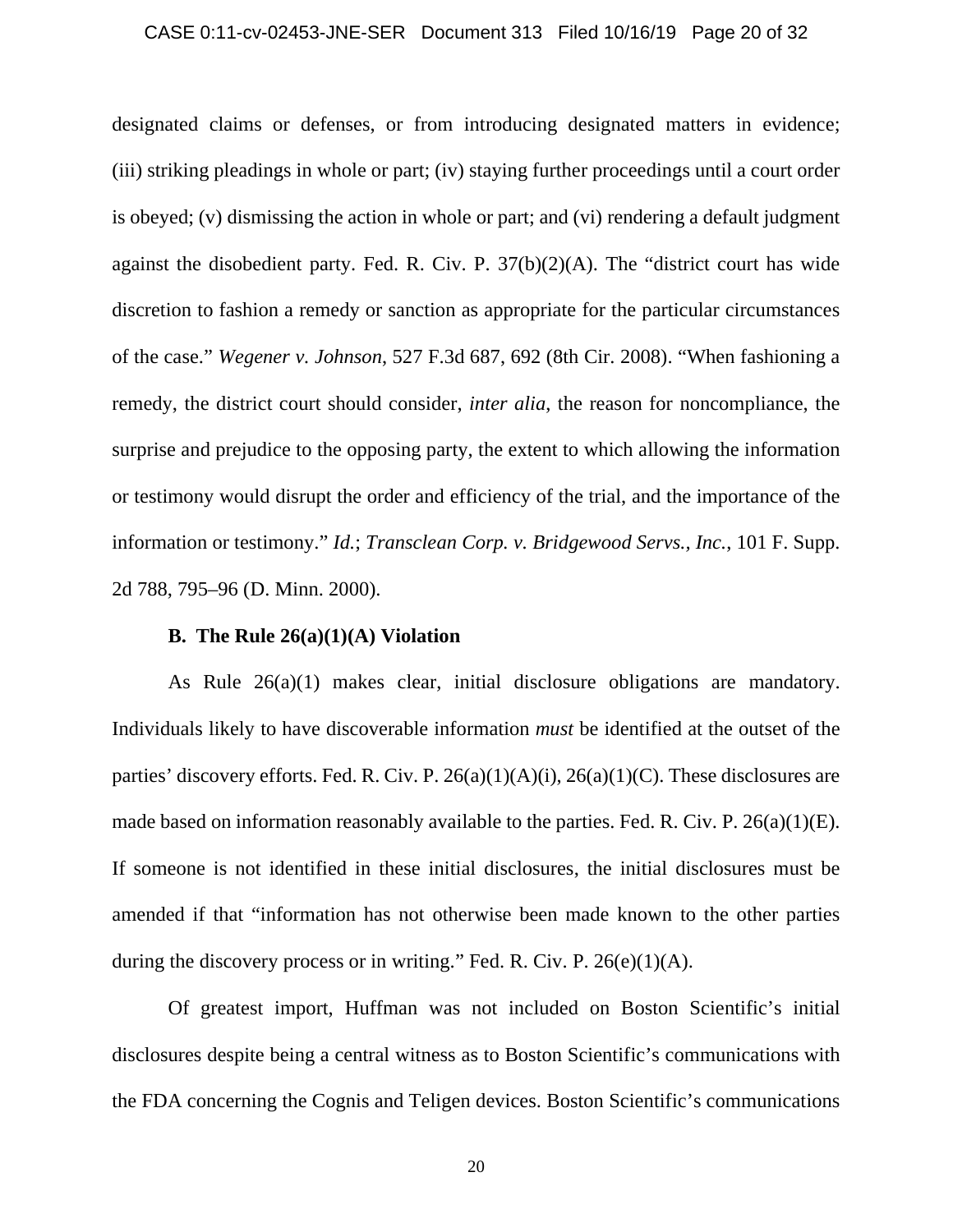### CASE 0:11-cv-02453-JNE-SER Document 313 Filed 10/16/19 Page 21 of 32

with the FDA concerning the Cognis and Teligen devices have been the principal focus of this lawsuit since its inception. Thus, given Huffman's central status to the claims at issue in this litigation, she should have been included in Boston Scientific's initial disclosures. This conclusion is buttressed by Boston Scientific adding Huffman to its amended Rule 26 disclosures on the final day of discovery.

Boston Scientific argues that it had no affirmative obligation to amend its Rule 26 disclosures to add Huffman because she was known to Relator through the course of discovery. Boston Scientific notes that Huffman was referenced in "over 400" documents produced in May 2018. (ECF No. 266-10, at 3). Boston Scientific indicates that 30,000 documents in total were produced in May 2018, representing those documents produced to the government during its investigation. (ECF No. 291, at 2). So, in Boston Scientific's view, being referenced in 1.34% to 1.66% of documents,  $^{10}$  is enough for an opposing party to immediately and irrefutably recognize someone's central and critical role to the claims at issue.11 This Court disagrees. *E.g.*, *Taylor v. New York State Office for People with Dev. Disabilities*, 2016 WL 2858856, at \*6 (N.D.N.Y. May 13, 2016) ("Defendants were not required to cull the document production and assume that plaintiff would call at trial any number of the individuals mentioned therein.").

<sup>&</sup>lt;sup>10</sup> Because Boston Scientific uses the "over 400" number, this Court calculated based on 401 to 499 documents.

 $11$  Ultimately, Huffman was referenced in 1,344 documents produced. (ECF No. 266-10, at 3). Even if Boston Scientific's total production remained at 30,000 documents—which it assuredly did not—Huffman was only referenced in 4.48% of them. In fact, by April 1, 2019, Boston Scientific had produced "approximately 48,000 documents." (ECF No. 291, at 3). Thus lowering Huffman's references to 2.8% total.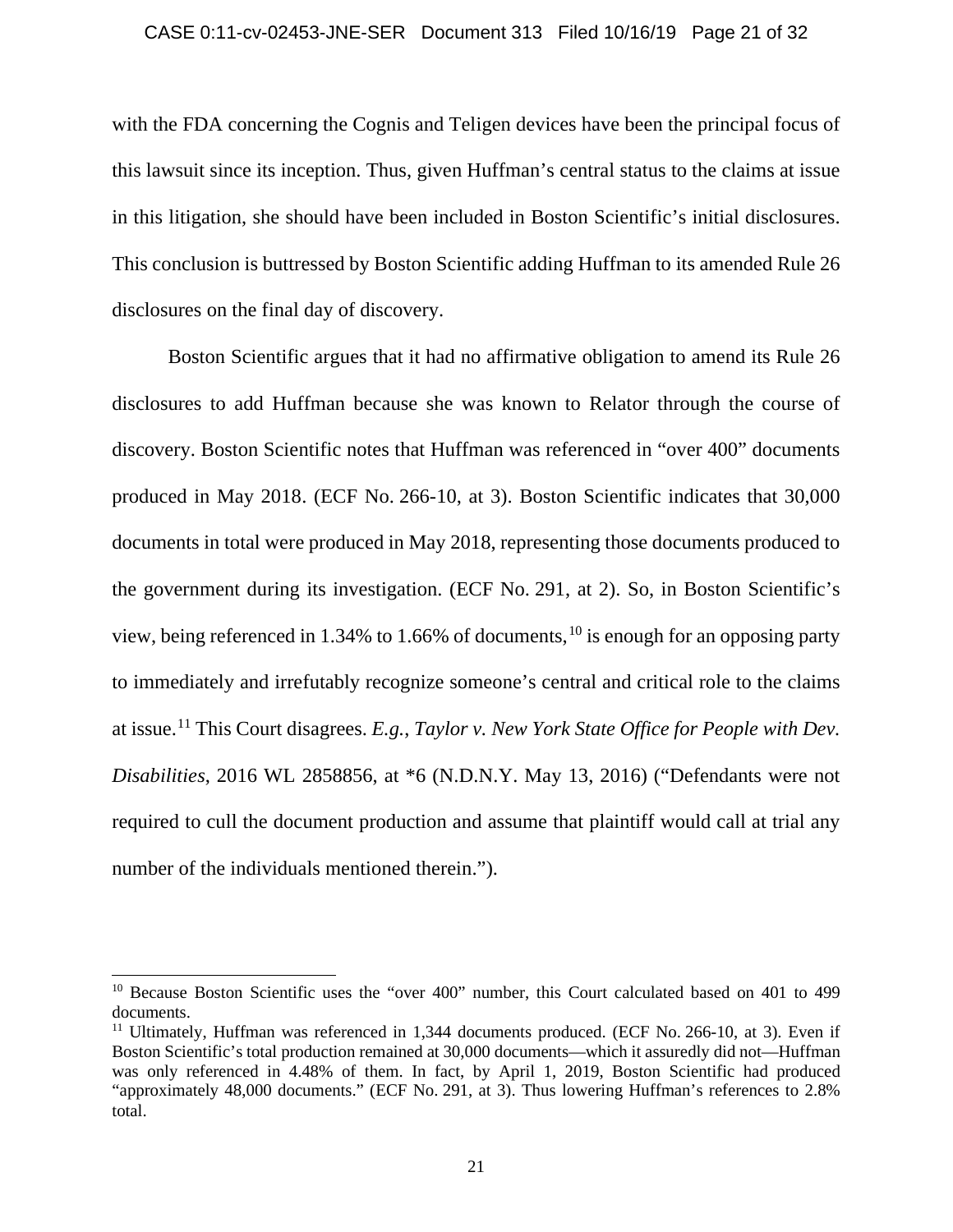### CASE 0:11-cv-02453-JNE-SER Document 313 Filed 10/16/19 Page 22 of 32

Boston Scientific's own argument undercuts its position. If it should have been readily apparent to Relator from this initial production of 30,000 documents that Huffman was a person likely to have discoverable information, it should have been *more* apparent to Boston Scientific that Huffman was a person likely to have discoverable information. This is because Boston Scientific, having then gone through some 4.5 years of government investigation, was well aware of the persons likely to have discoverable information. In fact, the 30,000 documents produced to Relator was discovery Boston Scientific had already sifted through to produce to the government. If, having already generated and produced these 30,000 documents to the government before drafting its Rule 26 disclosures, Boston Scientific did not view Huffman as a person likely to have discoverable information sufficient to warrant inclusion on its initial disclosures, how then was Relator supposed to make that conclusion independently? Boston Scientific's argument is disingenuous and mendacious.

Even more troubling, however, is the implication behind Boston Scientific's argument. If Boston Scientific did not consider Huffman a witness at the time of its initial disclosures, how could Boston Scientific have provided a truthful and fulsome response to the federal government's False Claims Act investigation? Surely, in appropriately responding to the government's investigation Boston Scientific would have recognized the importance of Huffman in the same manner it now insists Relator should have *obviously* realized her importance. Assuredly, then, Boston Scientific would have included Huffman on its initial disclosures. The only conclusion then, based on the arguments Boston Scientific presents here, is that either Boston Scientific knew of Huffman's importance and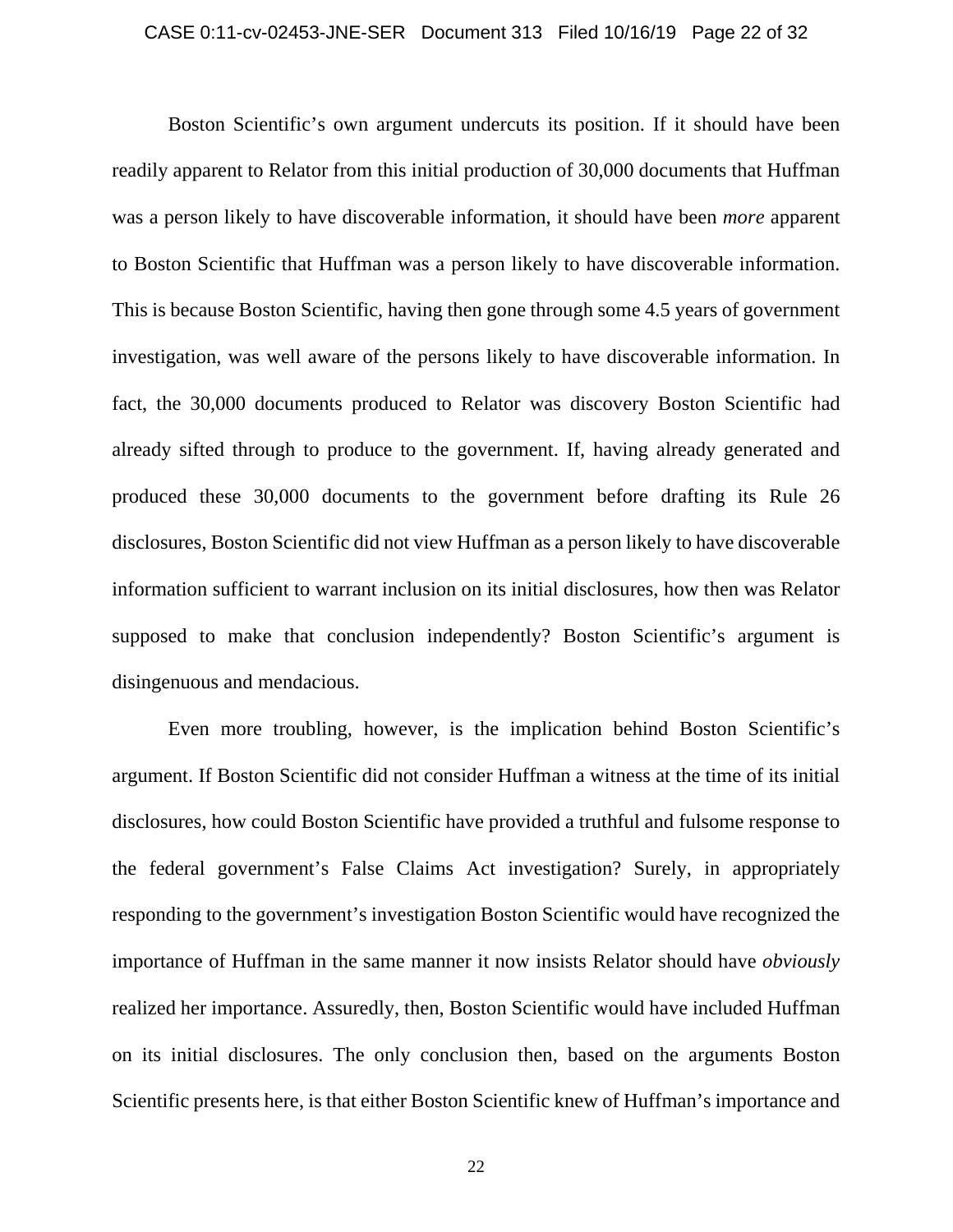### CASE 0:11-cv-02453-JNE-SER Document 313 Filed 10/16/19 Page 23 of 32

deliberately left her off its list of initial disclosures or it withheld documents from the federal government during its investigation. It is much more palatable to believe Boston Scientific committed a discovery violation than impeded a government investigation.

Boston Scientific also argues that it did not need to supplement its Rule 26 disclosures until the end of discovery because only then was it readily apparent what witnesses would be necessary for its defenses to Relator's claims. This argument is also unpersuasive. While "[s]upplementations need not be made as each new item of information is learned," it "should be made at appropriate intervals during the discovery period." Fed. R. Civ. P. 26(e) advisory committee's note to 1993 amendment. Boston Scientific made zero supplementations throughout discovery, certainly not at "appropriate intervals." The Court is convinced that Boston Scientific intended to use Huffman as a witness and hid that information until the final moments of discovery. As discussed already, Huffman is a central witness as to Boston Scientific's communications with the FDA concerning the Cognis and Teligen devices and those communications (or lack thereof) with the FDA are the principal claim in this lawsuit since its inception. Boston Scientific cannot go through an entire government investigation and the entire discovery period with the *qui tam* Relator then feign ignorance as to which witnesses and what documents are important to the claims that have been considered the whole time. Such a conclusion is absurd, and Boston Scientific knows it.

 Finally, Boston Scientific argues it did not need to disclose Huffman because it did not intend to use her to "*support* its claims or defenses." Fed. R. Civ. P. 26(a)(1)(A)(i) (emphasis added). This argument is undercut by Boston Scientific adding Huffman to its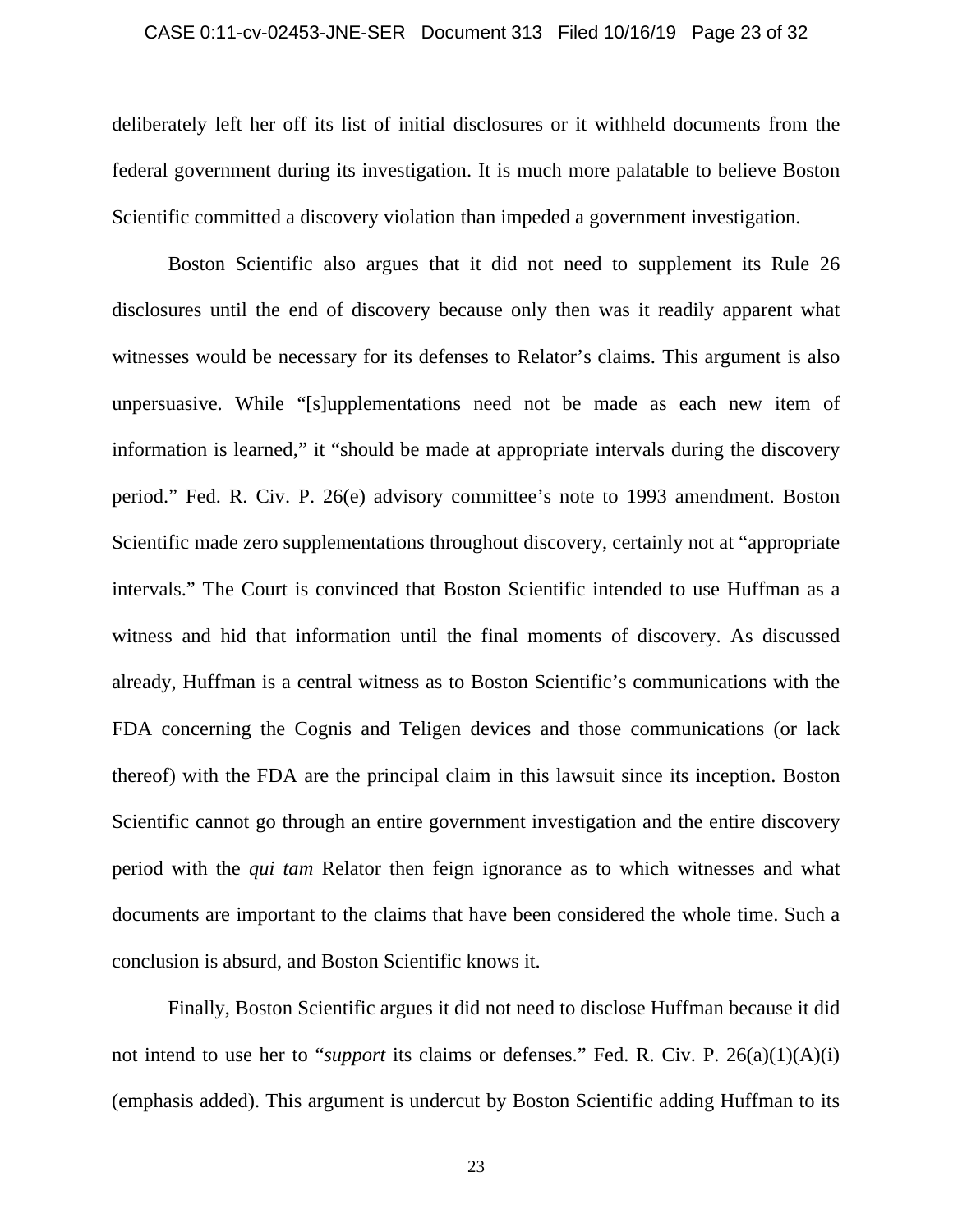### CASE 0:11-cv-02453-JNE-SER Document 313 Filed 10/16/19 Page 24 of 32

disclosure list. If Huffman does not support Boston Scientific's claims or defenses, then she has no purpose on its Rule 26(a) disclosures and Boston Scientific may have committed yet another discovery violation. More damning is the flipside of this argument: Huffman has information that damages Boston Scientific's defenses and she was withheld from Relator.

The Court finds no Rule 26 violation with respect to Scovil and Gilkerson. Scovil and Gilkerson were designated custodians and Relator should have all discovery from ESI search terms that these two possessed. While there is no explanation as to why the depositions of Scovil and Gilkerson were cancelled, it cannot be said Relator did not have the opportunity to depose them. As such, while Scovil and Gilkerson were not initially listed on Boston Scientific's Rule 26 disclosures, they were otherwise made known to Relator through the discovery process. Even though he was not a custodian, the same holds true for Smith because Relator noticed Smith's deposition but ultimately cancelled it.12

# **C. The Violation Harmed Relator and Had No Substantial Justification**

Failure to provide witness information under Rule 26(a) or (e) prevents a party from using that discovery unless the failure was "substantially justified or is harmless." Fed. R. Civ. P.  $37(c)(1)$ . The burden is on the non-complying party to prove harmlessness or justification. *Vanderberg v. Petco Animal Supplies Stores, Inc.*, 906 F.3d 698, 705 (8th Cir. 2018) (quoting *Wilson v. Bradlees of New England, Inc.*, 250 F.3d 10, 20–21 (1st Cir.

 $12$  It is a much closer call as to Kayser and Zurn. Kayser was noticed for a deposition, but it appears to have not gone forward due to monetary concerns. Zurn was not noticed as an individual deponent, but was made available as a corporate witness. Breiter, like Huffman, was not noticed for a deposition and likewise constitutes a Rule 26 violation. While Kayser and Zurn are close calls, their late-disclosure was neither harmless or substantially justified, as discussed below, and also constitute Rule 26 violations.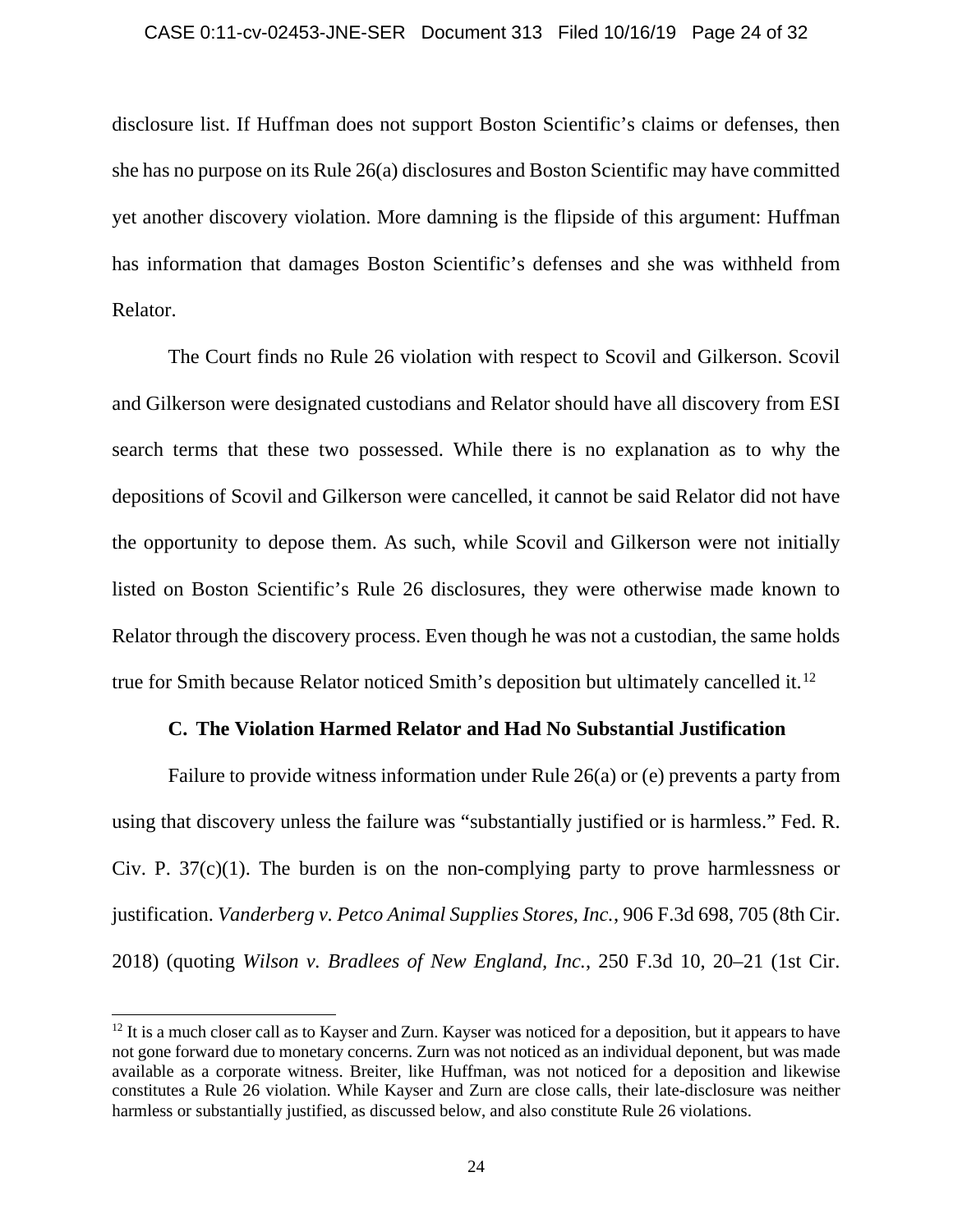2001)); *Hallmark Indus., Inc. v. Hallmark Licensing, LLC*, 2019 WL 302514, at \*3 (W. D. Mo. Jan. 23, 2019).

As concluded, Huffman is a central witness. Her exclusion from Boston Scientific's Rule 26 disclosures affected discovery significantly. By not including Huffman in its initial disclosures, Boston Scientific was able to shield her from nearly all of Relator's discovery because Boston Scientific's initial disclosures shaped Relator's inquires. And contrary to Boston Scientific's arguments, Relator was not naïve or misplaced in relying upon Boston Scientific's Rule 26 disclosures to shape the discovery discussions because they serve as the jumping point to such efforts. Fed. R. Civ. P. 26(a) advisory committee's note to 1993 amendment (discussing that initial disclosures "accelerate the exchange of basic information about the case"). Boston Scientific misled Relator through its incomplete initial disclosures and those initial disclosures shaped the entire course of discovery in this matter, from document requests and interrogatories to depositions; Relator used Boston Scientific's initial disclosures to negotiate the list of custodians and other matters. Boston Scientific cannot be permitted to set the parameters of discovery via its initial disclosures then obliterate those very parameters on the final day of discovery in the way it did here. Boston Scientific's actions prejudiced Relator throughout the discovery process.

The initial disclosures and subsequent initial discovery production in this matter guided the ESI custodian discussion which then set the outer bounds of discovery in this matter. Boston Scientific cannot fault Relator for not knowing everything about Boston Scientific's internal workings when it failed to disclose those internal workings in sufficient detail. Boston Scientific's argument is akin to putting up bumpers during a

25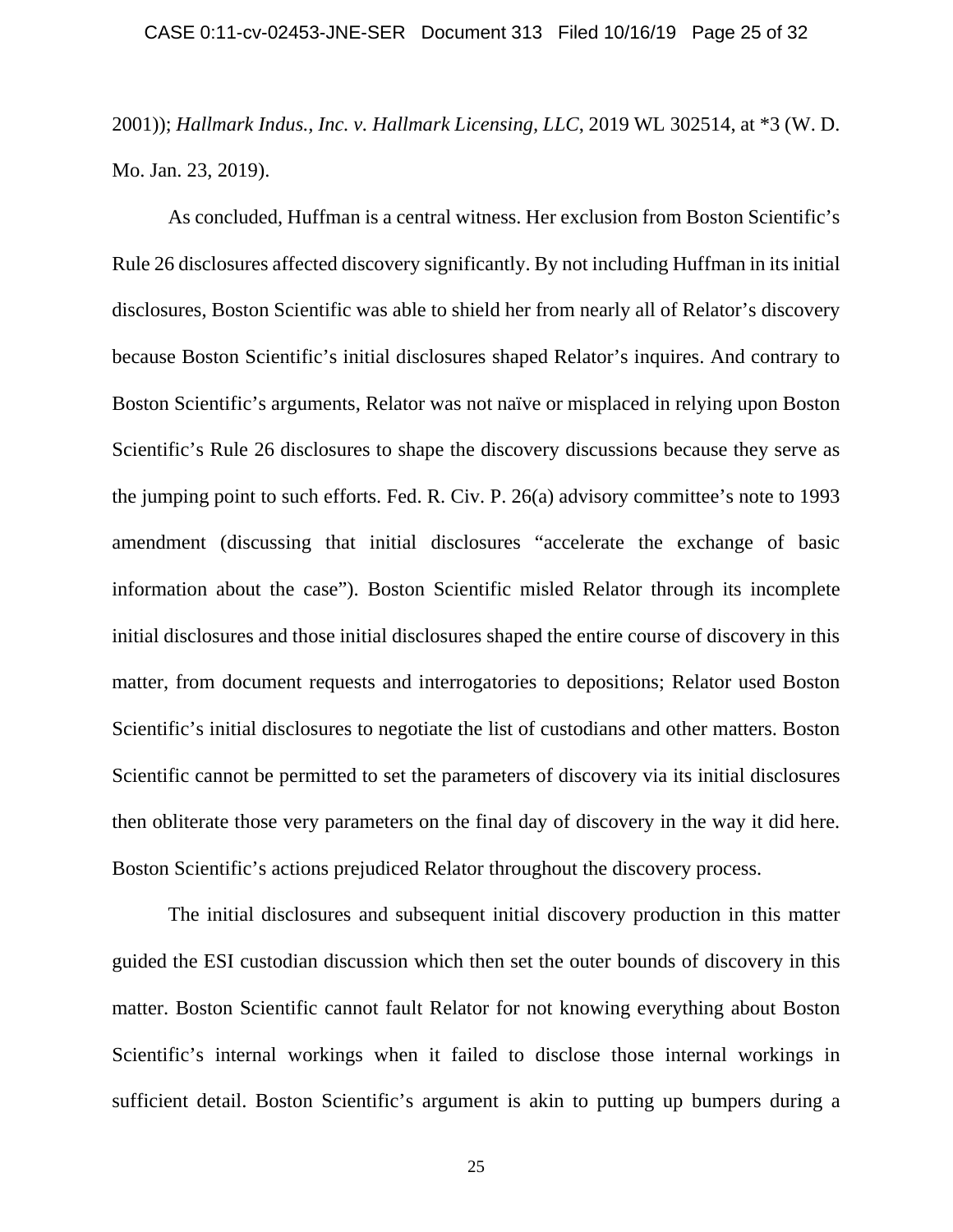### CASE 0:11-cv-02453-JNE-SER Document 313 Filed 10/16/19 Page 26 of 32

bowling game then exclaiming what an excellent game they played because Relator did not bowl a single gutter ball. Everything is not fine here. The bumpers—the Rule 26 disclosures—shaped the contours of the parties' subsequent game—discovery. To argue otherwise rejects the central tenets of Rule 26. Thus, Boston Scientific's withholding of Huffman, Breiter, Kayser, and Zurn from its Rule 26 disclosures was not harmless.

Boston Scientific's failure to provide witness information in its Rule 26 disclosures until the final hours of discovery is not justified under any explanation, much less *substantially* justified. As discussed above, Boston Scientific has been defending its conduct since 2011 when the initial complaint was filed and the government began its investigation as to intervention. For Boston Scientific to assert that it required Relator to finish his depositions before it knew what witnesses it would rely on is, frankly, absurd. Moreover, Boston Scientific operates in a heavily regulated medical device industry and, as such, has compliance departments in contact with federal agencies like the FDA. For Boston Scientific to claim it did not know which of its own current or former employees would be important in a case revolving around its communications with the FDA stretches all credulity. The Court is wholly unpersuaded that Boston Scientific did not have a basic understanding of its factual defenses to Relator's claims until the close of discovery and the case was moving towards summary judgment and trial. As such, Boston Scientific was not substantially justified in withholding Huffman, Breiter, Kayser, and Zurn from its Rule 26 disclosures until the final day of discovery.

It is readily apparent to the Court that this was an intentional discovery tactic by Boston Scientific. By limiting its Rule 26 disclosures then engaging in overdrawn meet-

26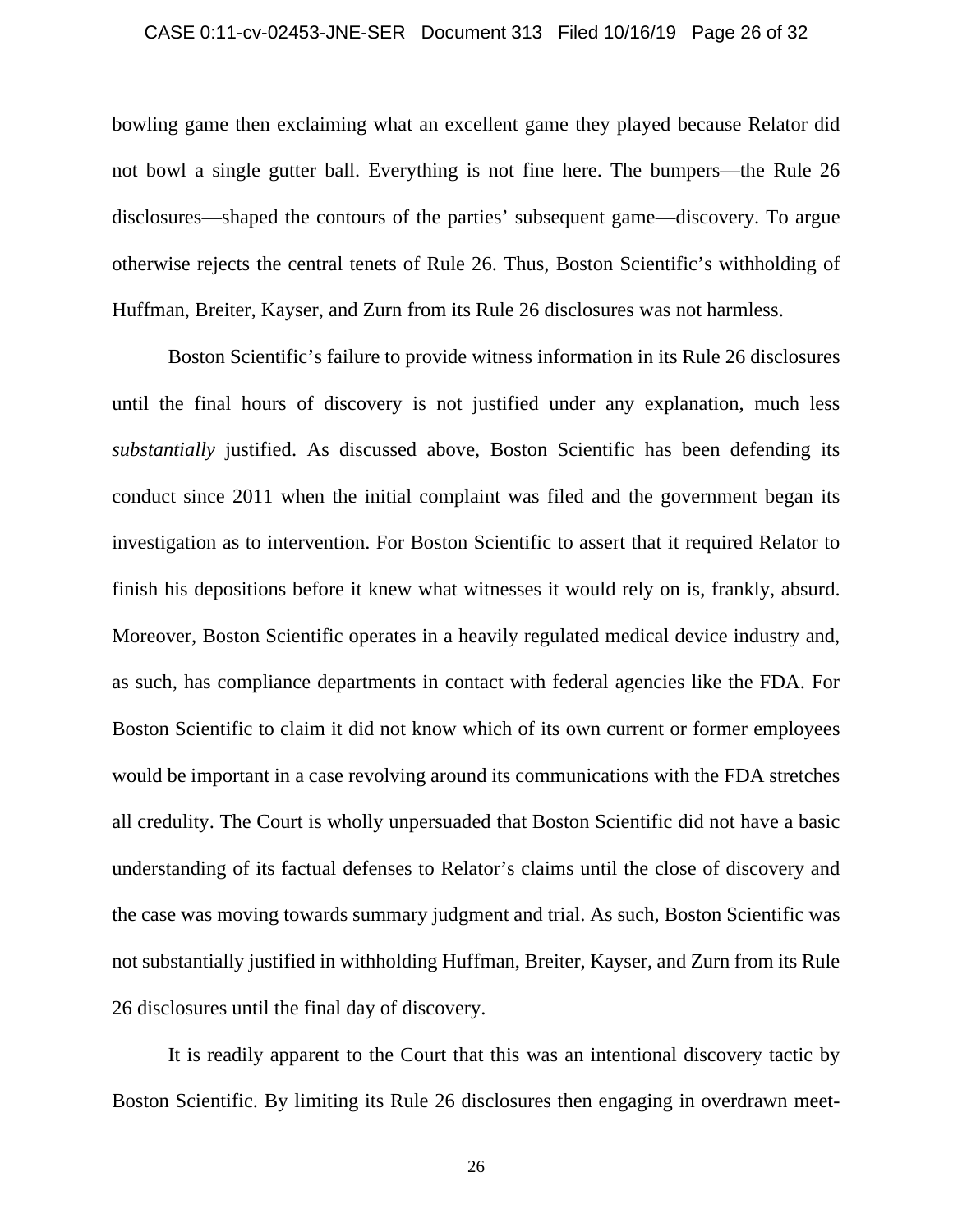### CASE 0:11-cv-02453-JNE-SER Document 313 Filed 10/16/19 Page 27 of 32

and-confer sessions, Boston Scientific weaponized the Court's admonition that discovery would not be extended in this matter. Boston Scientific has been represented by its lead counsel since the inception of this lawsuit. While it is true many lawyers at the law firm of Reed Smith LLP were dragged aboard for the monumental task of completing discovery in time, there is no doubt that lead counsel directed Boston Scientific's discovery behavior the entire time.13 The Rule 26 failure was not some oversight by an overworked associate attorney, but a strategic directive straight from the top of Boston Scientific's legal team. This strategy plagued discovery with baseless legal arguments at calculated moments: (1) asserting, without any legal authority whatsoever, that Relator must allocate half of each of his depositions to Boston Scientific; (2) feckless privilege logs; (3) an argument that no privilege log was necessary because it was not promptly requested by Relator despite the Rules requiring privilege log production contemporaneous with discovery production; (4) arguing that a database need not be disclosed or produced because it was not created with litigation in mind; (5) withholding presentations made to the government on four baseless legal grounds; (6) and everything else detailed herein. Essentially, Boston Scientific calculated that since the discovery endpoint was not likely to shift, it would be worthwhile to delay and obstruct discovery to hamstring Relator's efforts to gather information to support his claims. The Court will not reward such gamesmanship.

<sup>&</sup>lt;sup>13</sup> Even if lead counsel was merely implementing directives from Boston Scientific's in-house counsel, lead counsel ultimately bears the burden of Boston Scientific's actions. While the Court can only speculate, if this discovery tactic was birthed from within Boston Scientific's in-house legal team rather than outside counsel at Reed Smith, it was outside counsel's obligation to actually *counsel* Boston Scientific as to the propriety of such a tactic.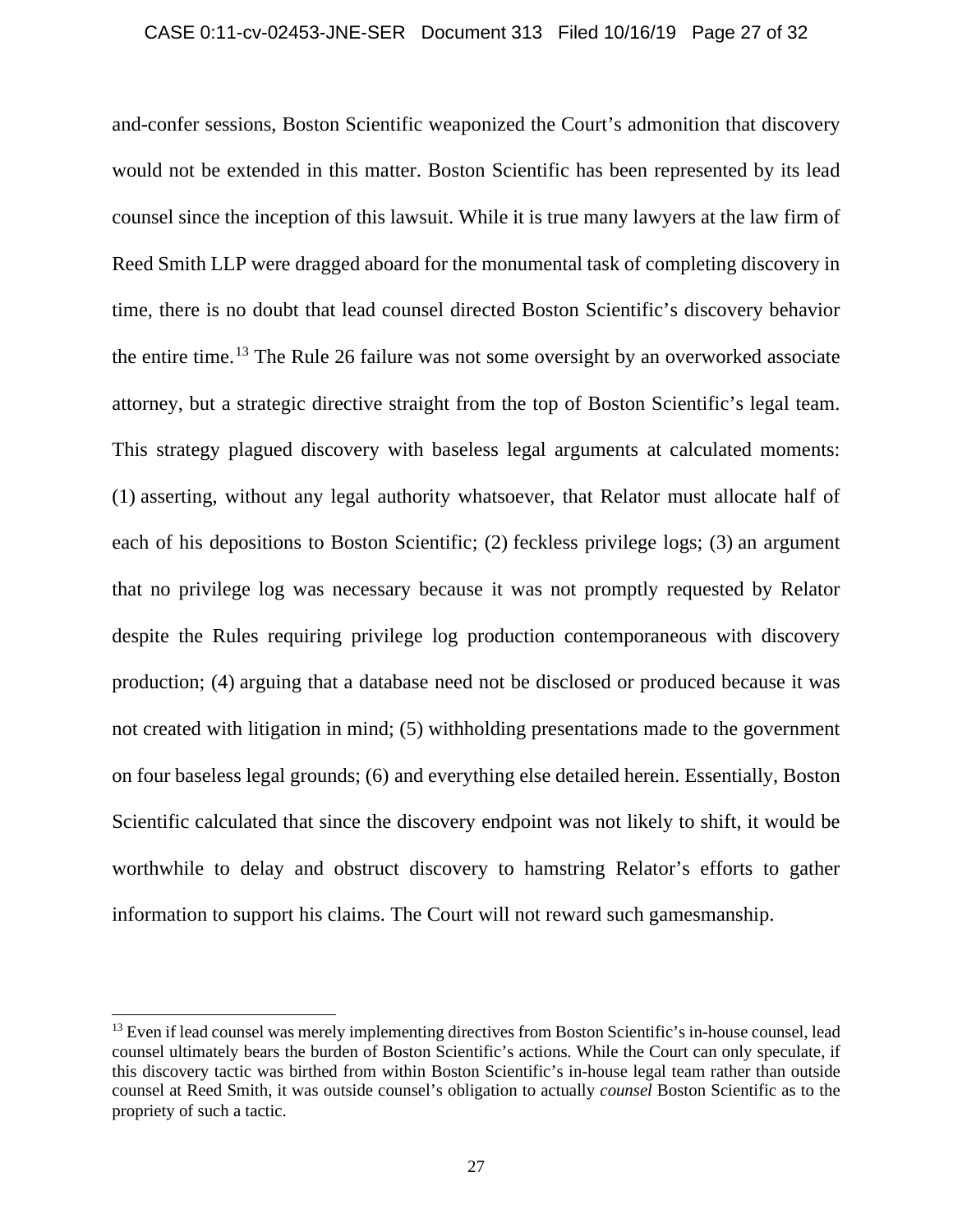### CASE 0:11-cv-02453-JNE-SER Document 313 Filed 10/16/19 Page 28 of 32

 Boston Scientific defends its actions, in large part, by pointing at Relator's conduct in discovery. (ECF No. 291, *passim*). To be fair, the Court is unhappy with Relator's conduct through discovery. While the prospect of endless motion practice is not appealing to the Court or the parties, this case begged for early motions to reign in Boston Scientific's lethargic discovery compliance. The Court set up monthly status letters and conferences for the very purpose of streamlining discovery disputes but, as exhaustively detailed above, the parties failed to properly utilize this process and instead engaged in a dragged out letter writing campaign filled with inane nitpicking meant principally to drain the parties' war chests and pad the lawyers' billable hours requirements. Relator should have been more diligent in calling out Boston Scientific's absurdity. But even more so, Relator should not have backloaded discovery in the manner he did, particularly given the volume of documents that were likely to be at issue in a *qui tam* case aimed at a heavily regulated medical device manufacturer. But Relator was essentially fighting with a blindfold on because of Boston Scientific's discovery actions. The bully and the victim should not be punished equally when the arbiter is called in.

# **D. Sanction**

 "Counsel who make the mistake of treating Rule 26(a)(1) disclosures as a technical formality, rather than as an efficient start to relevant discovery, do their clients no service and necessarily risk the imposition of sanctions." *Sender v. Mann*, 225 F.R.D. 645, 650 (D. Colo. 2004).

 "Rule 37(c)(1) makes exclusion of evidence the default, self-executing sanction for the failure to comply with Rule 26(a)." *Vanderberg*, 906 F.3d at 705. Since "exclusion

28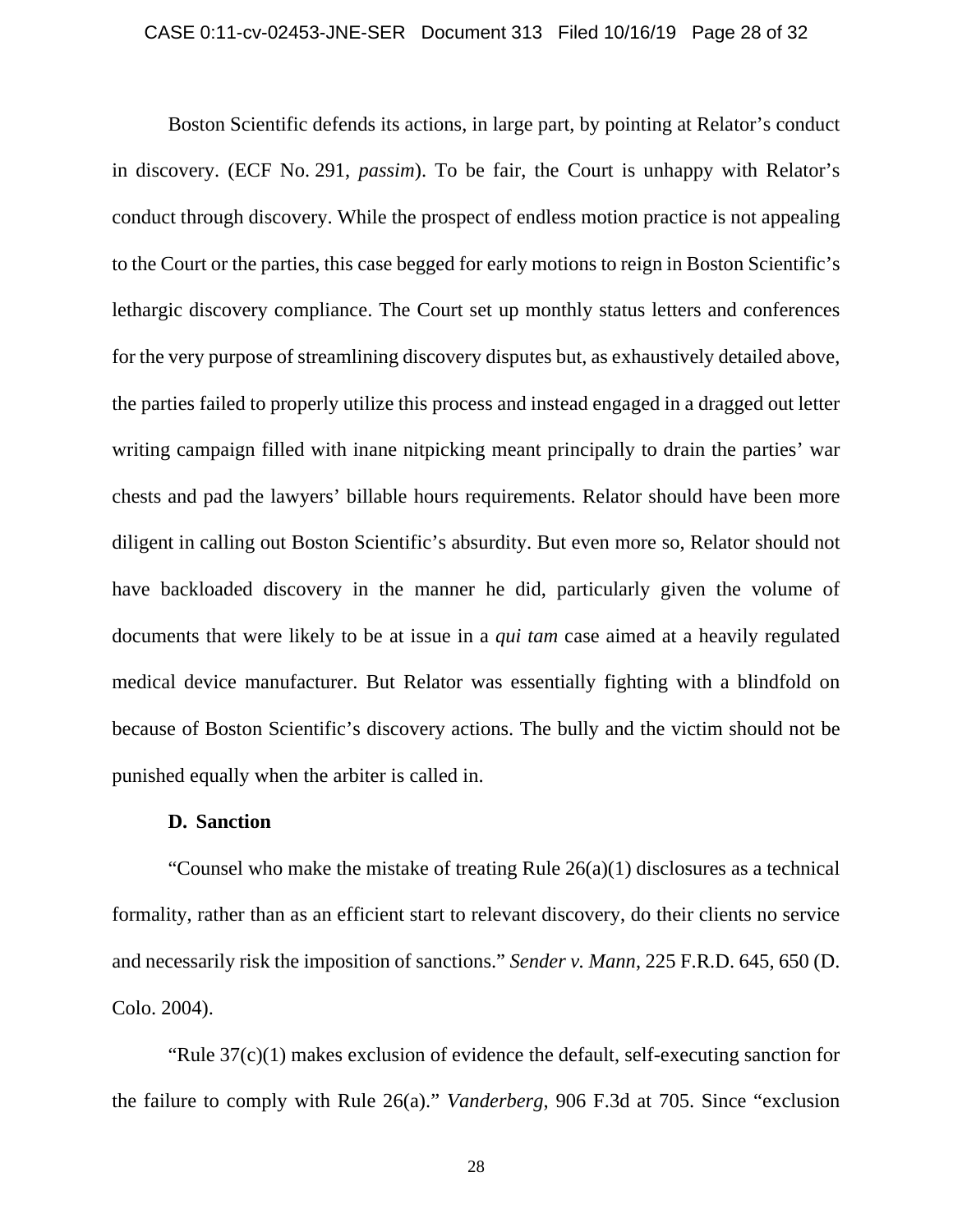### CASE 0:11-cv-02453-JNE-SER Document 313 Filed 10/16/19 Page 29 of 32

occurs automatically by operation of the rule," the "rule permits, but does not require, the imposition of an alternative sanction on a party's motion." *Id.* Those alternate sanctions may include: (1) order payment of reasonable expenses, including attorney's fees, caused by the failure; (2) inform the jury of the party's failure; (3) directing that the matters or facts be taken as established for purposes of the action; (4) prohibiting the disobedient party from supporting or opposing designated claims or defenses, or from introducing designated matters in evidence; (5) striking pleadings in whole or part; (6) staying further proceedings until a court order is obeyed; (7) dismissing the action in whole or part; and (8) rendering a default judgment against the disobedient party. Fed. R. Civ. P. 37(c)(1); Fed. R. Civ. P. 37(b)(2)(A). The court should seek to achieve substantial justice when considering a Rule 26 violation. *Troknya v. Cleveland Chiropractic Clinic*, 280 F.3d 1200, 1205 (8th Cir. 2002) (citing *Mawby v. United States*, 999 F.2d 1252, 1254 (8th Cir. 1993)). The remedy should be tailored for the particular circumstances of the case. *Wegener*, 527 F.3d at 692.

The self-executing sanction of Rule 26(a) is ineffective here. Exclusion of the newly-disclosed witnesses and information they possess would further Boston Scientific's Rule 26 violation rather than remedy it. Relator has the burden of proving its claims relating to Boston Scientific's FDA communications, or lack thereof. It is important for Relator to have access to the full landscape of those communications. Thus, automatic exclusion does not redress the harms caused by Boston Scientific's violations.

After consideration of the Rule 26 violations, Boston Scientific's discovery conduct, the parties overall discovery efforts, the importance of the withheld discovery, and the remedies requested by Relator, the Court concludes that the appropriate sanction is for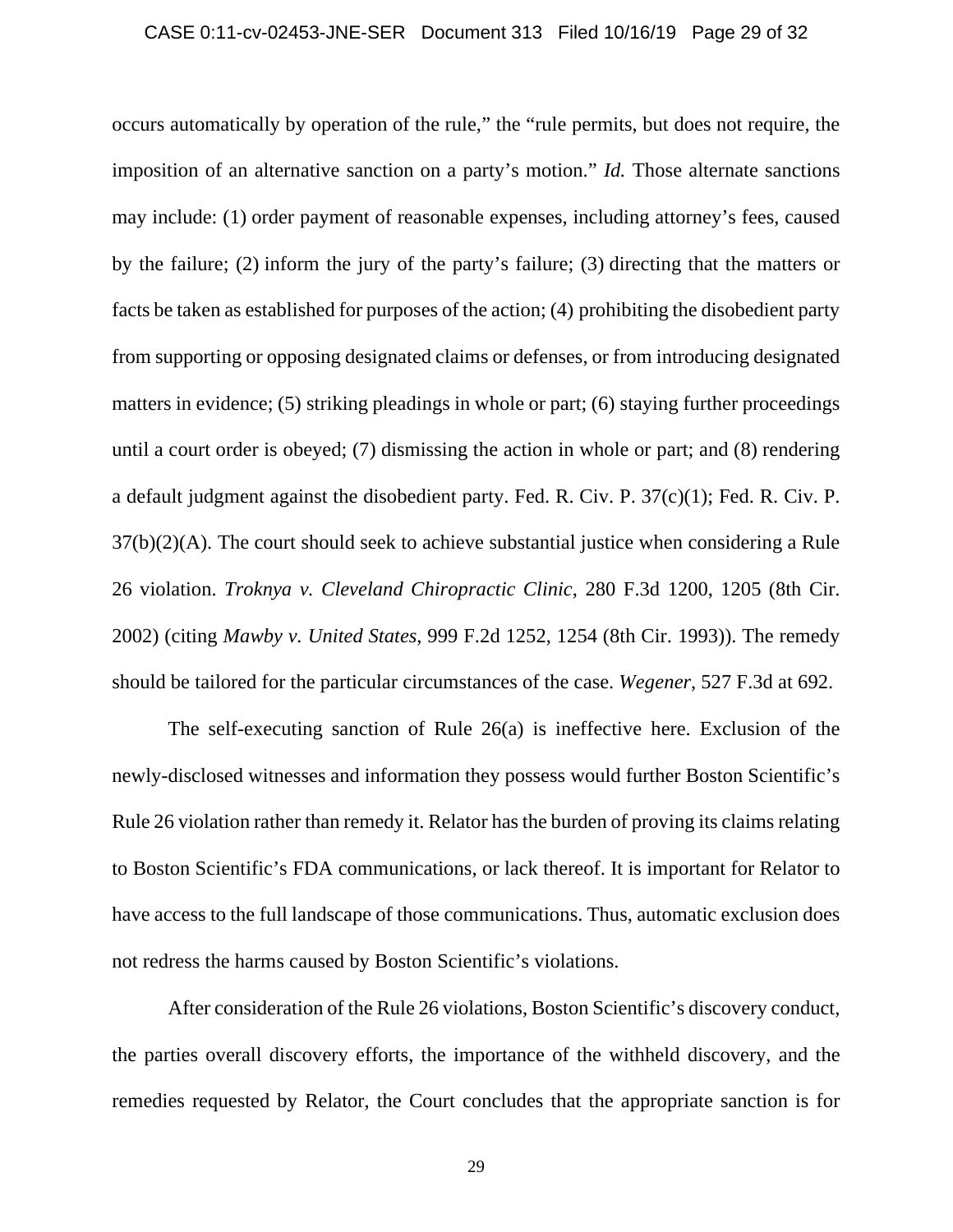### CASE 0:11-cv-02453-JNE-SER Document 313 Filed 10/16/19 Page 30 of 32

Boston Scientific to provide all the discovery it withheld in its shell game with the identities of its newly-disclosed witnesses. To achieve this sanction, Boston Scientific must produce documents from Huffman, Breiter, Kayser, and Zurn in the same manner it produced for the previously-agreed-upon custodians.<sup>14</sup> Boston Scientific shall produce each and every document that hits on the parties' ESI search terms. This discovery shall be produced within 14 days of this Order. This sanction achieves the very thing Boston Scientific sought to avoid through its discovery violation: providing discovery to Relator from the newlydisclosed witnesses.

To give effect to this sanction, Relator will then have 14 days after this discovery is produced to review the discovery to decide if depositions will be necessary. If Relator would like to depose Huffman, Breiter, Kayser, or Zurn, he may do so at a time convenient to Relator's counsel within 60 days of this Order.<sup>15</sup> Boston Scientific shall make its counsel and Huffman, Breiter, Kayser, and Zurn available for whichever dates, time slots, and locations Relator desires.<sup>16</sup> The deposition questioning may last up to 8 hours for each witness.<sup>17</sup>

<sup>&</sup>lt;sup>14</sup> While Relator seemingly cancelled Kayser's deposition and Zurn was available, albeit as a Rule  $30(b)(6)$ deponent, these decisions were made using the tainted discovery parameters discussed above. To properly remedy Boston Scientific's violations, the Court concludes it is best to permit Relator a second chance as to Kayser and Zurn, alongside a first chance at Huffman and Breiter.

<sup>&</sup>lt;sup>15</sup> This necessarily requires extension of the remaining pretrial scheduling order deadlines. An amended pretrial scheduling order shall issue extending all existing deadlines by at least 60 days. Until that order issues, the parties shall treat all deadlines as extended by 60 days from the date of this Order.

<sup>&</sup>lt;sup>16</sup> The Court understands Breiter and Huffman are former employees. Boston Scientific shall not interfere or impede in any way the scheduling of Breiter and Huffman's depositions. Boston Scientific shall impart upon Breiter and Huffman the importance of cooperation should Relator seek their depositions. The Court will not hesitate to issue bench warrants for any subpoena non-compliance.

 $17$  The deposition time limit prescribed by the pretrial scheduling order (100 total hours) does not limit Relator's ability to depose the witnesses.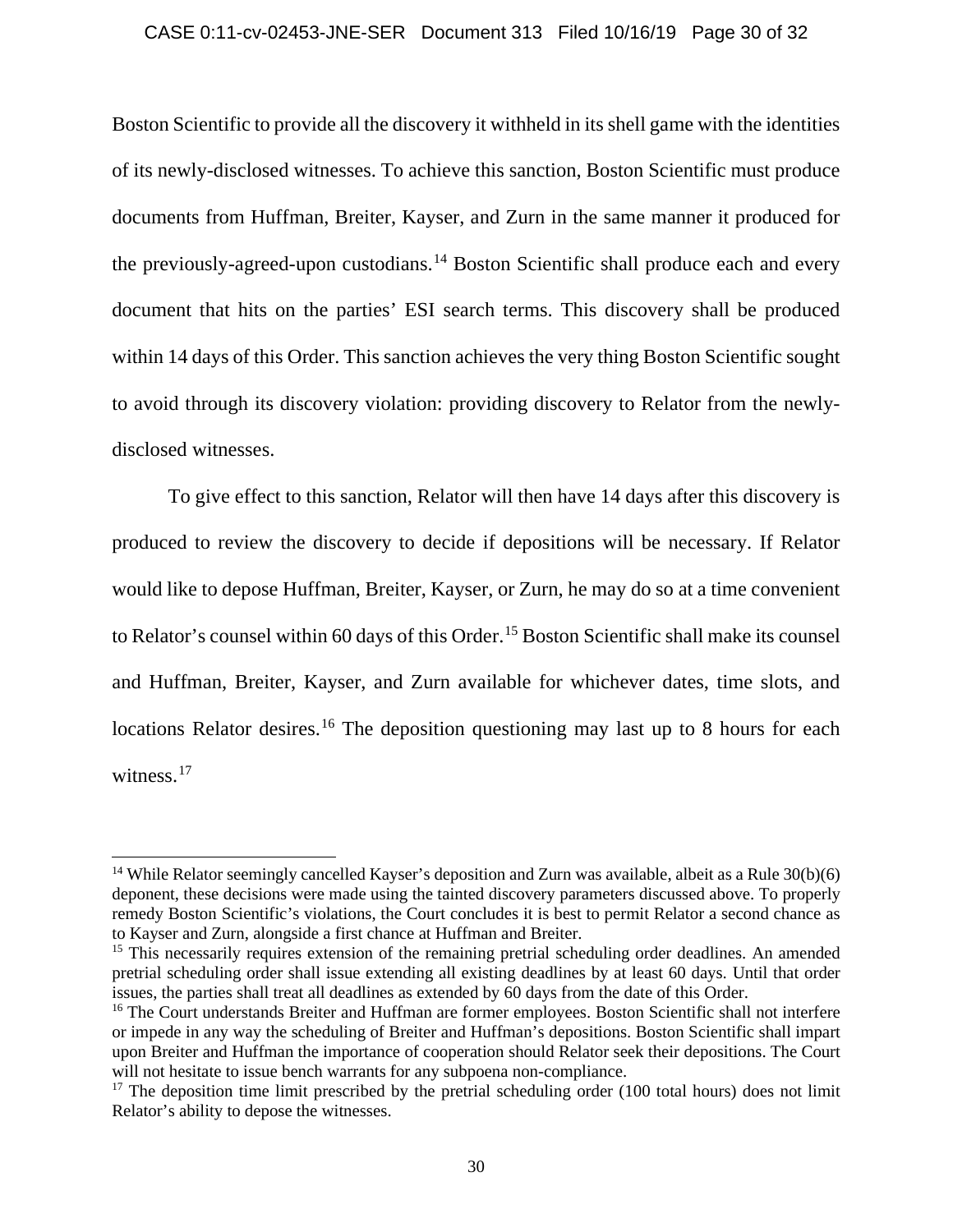### CASE 0:11-cv-02453-JNE-SER Document 313 Filed 10/16/19 Page 31 of 32

Because the Court is ordering additional discovery take place on some of the newlydisclosed witnesses, the parties should be privy to the same information. While the selfexecuting sanction of Rule 26(a) is generally ineffective here, the Court will not countenance further shenanigans from Boston Scientific. Therefore, Boston Scientific is barred from using any documents or testimony to support its defenses or refute Relator's claims at any future proceeding in this matter, including summary judgment and trial, if it cannot affirmatively show that said documents or testimony was produced to Relator in the normal course of discovery or in response to this Order.<sup>18</sup>

The Court has considered Relator's adverse inference sanction request but finds it unnecessary at this time given the remedial sanctions ordered. So long as Boston Scientific complies with its obligations outlined herein, the parties should be returned to an equal footing in advance of summary judgment and trial and the taint of Boston Scientific's Rule 26 violation will have been cleansed. Thus, an adverse inference instruction would be unnecessary and only serve to obfuscate the facts and merits of this matter. However, the Court may revisit this decision should Boston Scientific fail to meet its obligations under this Order.

Finally, this motion should never have been necessary. Discovery is not a game and the Federal Rules of Civil Procedure are not mere guidelines. Throughout this case, Boston Scientific has displayed a profound lack of deference to the Court and the Rules of Procedure. Despite the Court's regular attempts to guide the parties through discovery,

<sup>&</sup>lt;sup>18</sup> This sanction does not preclude generating new testimony from facts and documents already disclosed, but Boston Scientific must be able to show that the facts upon which said testimony or opinions are based on documents previously disclosed to Relator.